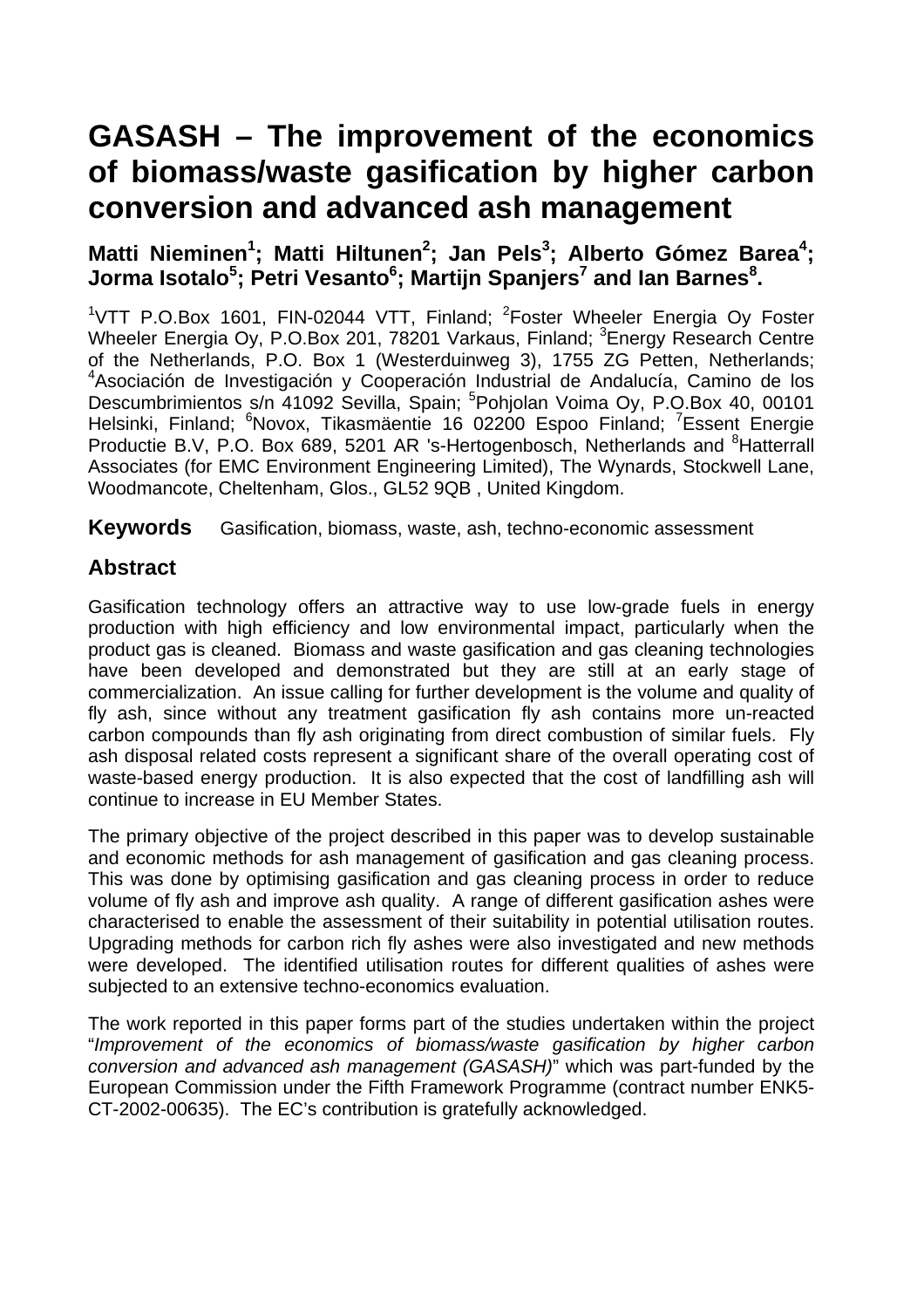## **Introduction**

Ash disposal cost for biomass or waste gasification process has a significant impact on the feasibility of biomass/waste gasification based energy production. Fly ash (filter dust) in particular might contain high concentrations of unburned carbon and harmful compounds restricting further utilisation, or normal disposal.

Ash related costs could be reduced by reducing ash volumes, improving the quality of ashes and developing products and technologies for the utilisation of ash as a raw material. These were the key topics of the GASASH project, which focused on improving the overall economics of biomass/waste gasification by higher carbon conversion and advanced ash management. The final objective was to develop different alternative treatment and utilisation routes for gasification fly ash and preliminary assess feasibility of these routes.

The project focused on three topics. The first task of the project concentrated on further development and improvement of fluidised-bed gasification process in order to reduce ash volumes and improve ash quality.

The second task focused on the development of new techniques for gasification and gas cleaning process. Three different methods were studied and developed: 1) thermal treatment (separate combustion) of gasification ashes, 2) fly ash oxidation process integrated to the gasifier and 3) conditioning of fly ash. All three developments were targeted reduce the carbon content of the ash, reduce ash volume or improve ash quality.

The third task focused on screening of present combustion fly ash utilisation methods and development of gasification fly ash specific utilisation routes. The most promising methods and routes were selected for more detailed evaluation and experimental studies in order to be able to assess industrial scale feasibility of them.

Finally, the technical and economic feasibility of the developed improvements was evaluated in order to define the optimal ash management procedure.

## **Improvement of carbon conversion and effects of bed materials**

The objectives were related to improvement of carbon conversion, reduction of ash volumes and effects of bed additives in order to reduce cost related to disposal of solid residues. Work contained optimisation of bubbling fluidised bed (BFB) and circulating fluidised bed (CFB) gasification of clean waste wood, clean wood pellets, demolition wood, solid recovered fuel (SRF), orujillo and sewage sludge. Different bed materials (sand, limestone, ofita) were used in order to optimise the gasification process. Most of the gasification test trials were carried out with air but wood pellet gasification test trials with CFB gasification pilot-plant were also carried out with oxygen enriched air.

VTT carried out gasification optimisation test trials with process development unit-scale (PDU) circulating fluidised bed gasification and gas cleaning test facility and with pilotscale bubbling fluidised bed gasification and gas cleaning test rig. Used fuels were clean waste wood and solid recovered fuel (SRF). Both fuels were gasified with both test facilities. Bed material was in all cases mixture of sand and limestone and gasification agent was air and 10-20 % steam. Gasification temperature varied from  $860^{\circ}$ C to  $895^{\circ}$ C.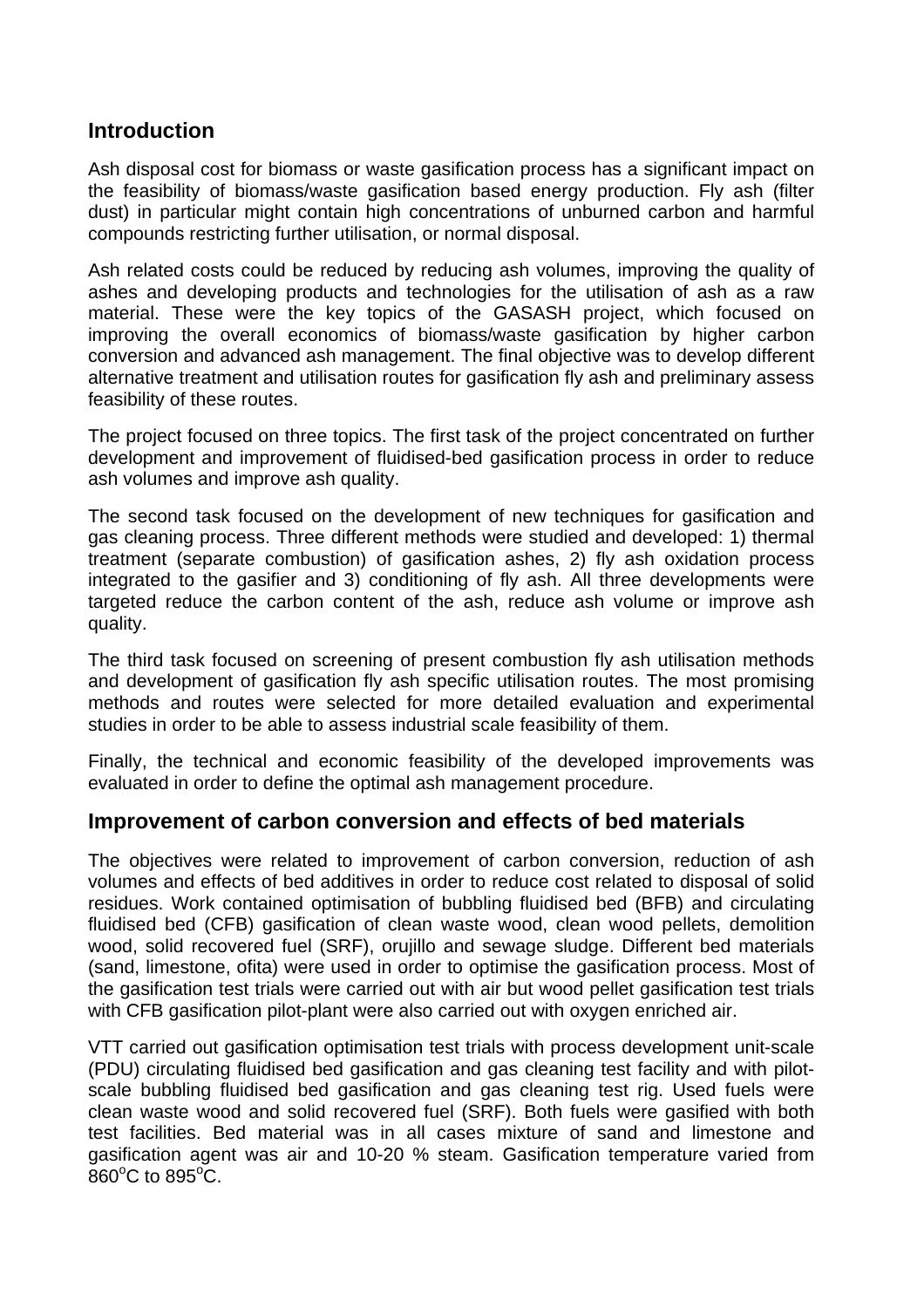High carbon conversion was achieved in all test trials. Carbon conversion in BFB gasification of clean waste wood varied from 94,4 % to 98,7 % when target was 96 %. In CFB gasification of clean waste wood carbon conversion was 98, which also was the target.

Solid recovered fuel (SRF) is typically rich in plastic and paper, which are both very reactive and produce only little char. High reactivity leads typically to high carbon conversion. In BFB gasification of SRF carbon conversion 97,5 % was achieved (target 96 %) and in CFB gasification carbon conversion varied from 96,1 to 98,0 % (target 98 %). All carbon conversions were high and technically gasification process was always stable.

The primary aim related to improved carbon conversion was to improve the quality of fly ash and reduce volume of difficult carbon containing fly ash. [Table 1](#page-2-0) summarises composition of ash fractions from bubbling fluidised bed gasification of clean waste wood. Fly ash contained 50-60 % carbon, which is still high because in most ash utilisation applications carbon content should be lower than 10...15 % or even lower.

In BFB gasification of SRF most of the fly ash was removed by the filter. Typical bulk compositions of solid mass streams are presented in [Table 2.](#page-3-0) These data show that bottom ash is primarily composed of sand additive and contains no combustible material. Filter dust contained only 10.6 % of carbon, which is very low compared to waste wood derived filter dust. Low carbon content of filter dust was achieved by high reactivity of the feedstock and successful operation of the gasifier.

| Set point               |      | <b>BFB 0250A   BFB 0250B  </b> |      | <b>BFB 0250C BFB 0250D</b> |
|-------------------------|------|--------------------------------|------|----------------------------|
| Filter dust, wt% (d.b.) |      |                                |      |                            |
| С                       | 51.5 | 53.9                           | 60.7 | 56.0                       |
| н                       | 0.8  | 0.8                            | 0.8  | 0.8                        |
| N                       | 0.2  | 0.3                            | 0.3  | 0.2                        |
| O (difference)          | 5.2  | 5.9                            | 3.6  | 8.6                        |
| Ash                     | 42.4 | 39.3                           | 34.8 | 34.4                       |
| Bottom ash, wt% (d.b.)  |      |                                |      |                            |
| Ash                     | 99.7 | 99.8                           | 99.6 | 99.6                       |

<span id="page-2-0"></span>

| Table 1. Composition of different ash products in BFB gasification of clean waste |  |
|-----------------------------------------------------------------------------------|--|
| wood.                                                                             |  |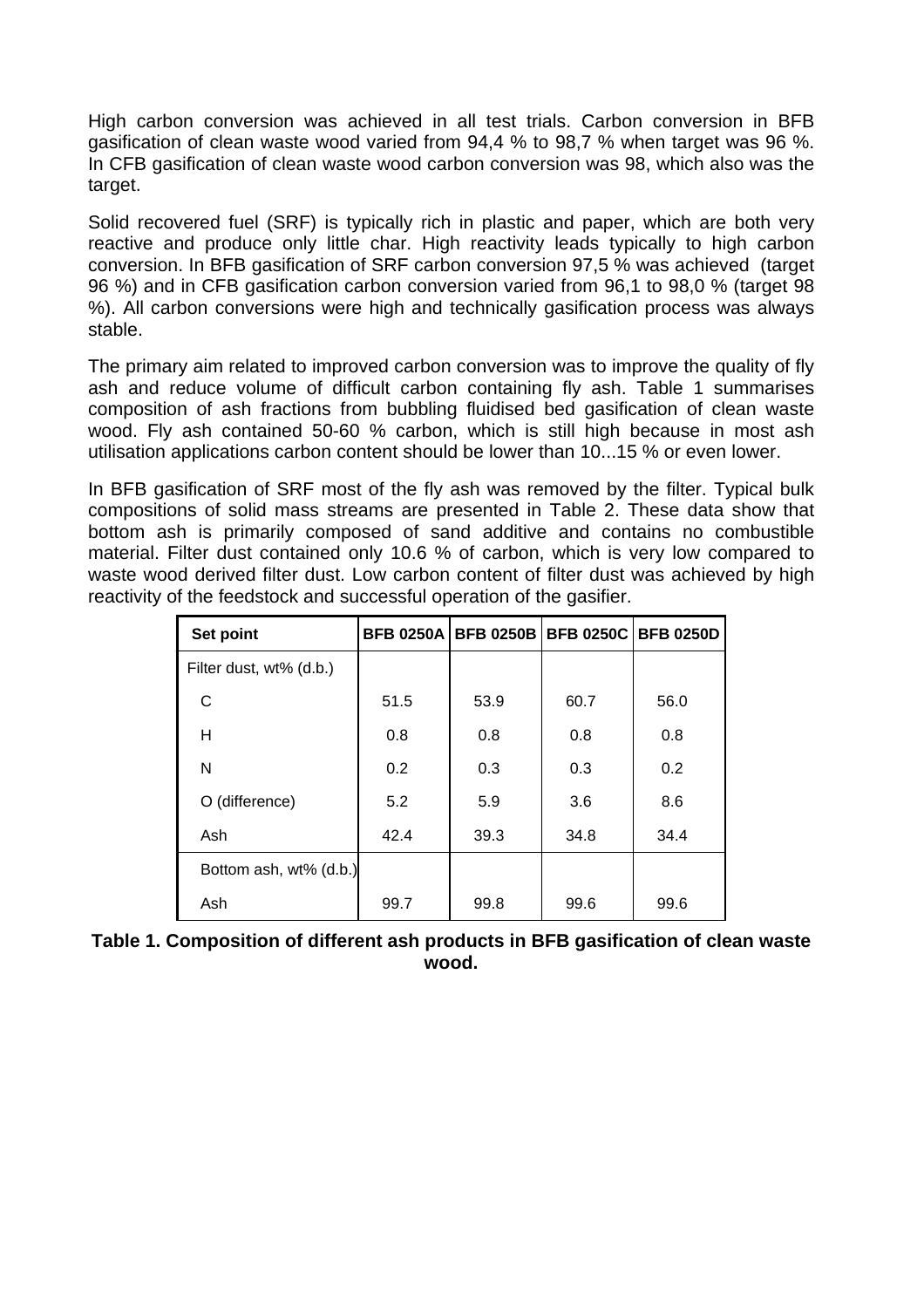| Set point               | <b>CFB 0323A</b>    | <b>CFB 0323B1</b> | <b>CFB 0323B2</b> | <b>CFB 0323C</b> |
|-------------------------|---------------------|-------------------|-------------------|------------------|
| Feedstock               | Clean waste<br>wood | <b>SRF</b>        | <b>SRF</b>        | <b>SRF</b>       |
| Filter dust, wt% (d.b.) |                     |                   |                   |                  |
| C                       | 40.9                | 13.3              | 12.1              | 13.4             |
| H                       | 0.5                 | 0.36              | 0.2               | 0.5              |
| N                       | 0.1                 | 0.1               | 0.1               | 0.1              |
| O (difference)          | 9.9                 | 2.6               | 8.0               | 0.8              |
| Ash                     | 48.1                | 80.8              | 76.6              | 81.6             |
| Bottom ash, wt %        |                     |                   |                   |                  |
| Ash                     | 99.5                | 99.9              | 99.8              | 99.7             |

<span id="page-3-0"></span>**Table 2. Composition of different ash products in CFB gasification of clean waste wood and solid recovered fuel.** 

ECN focused on improvement of carbon conversion based on modified bottom of fluidised bed gasifier. ECN carried out gasification test trials with clean biomass (wood), demolition wood and sewage sludge. Sewage sludge gasification test trial was related to optimised gasification but also on fractionating of fly ash by staged cooling and particulate removal. Clean biomass and demolition wood waste gasification test trials were carried out in a 500 kW CFB gasification test facility with so called High Solids Density Circulating Fluidised Bed (HSD-CFB) facility installed. Principle of this test facility is based on separation of fuel inlet and air inlet into two different zones in order to increase char reaction with air. [Figure 1](#page-3-1) illustrates the principle of HSD-CFB gasification test rig.



### <span id="page-3-1"></span>**Figure 1. A schematic figure of the bottom part of the riser in a CFB designed according to HSD-CFB principle.**

From gasification point of view gasification test trials with sewage sludge were successful but fractionating of fly ash did not work as planned. Carbon conversion of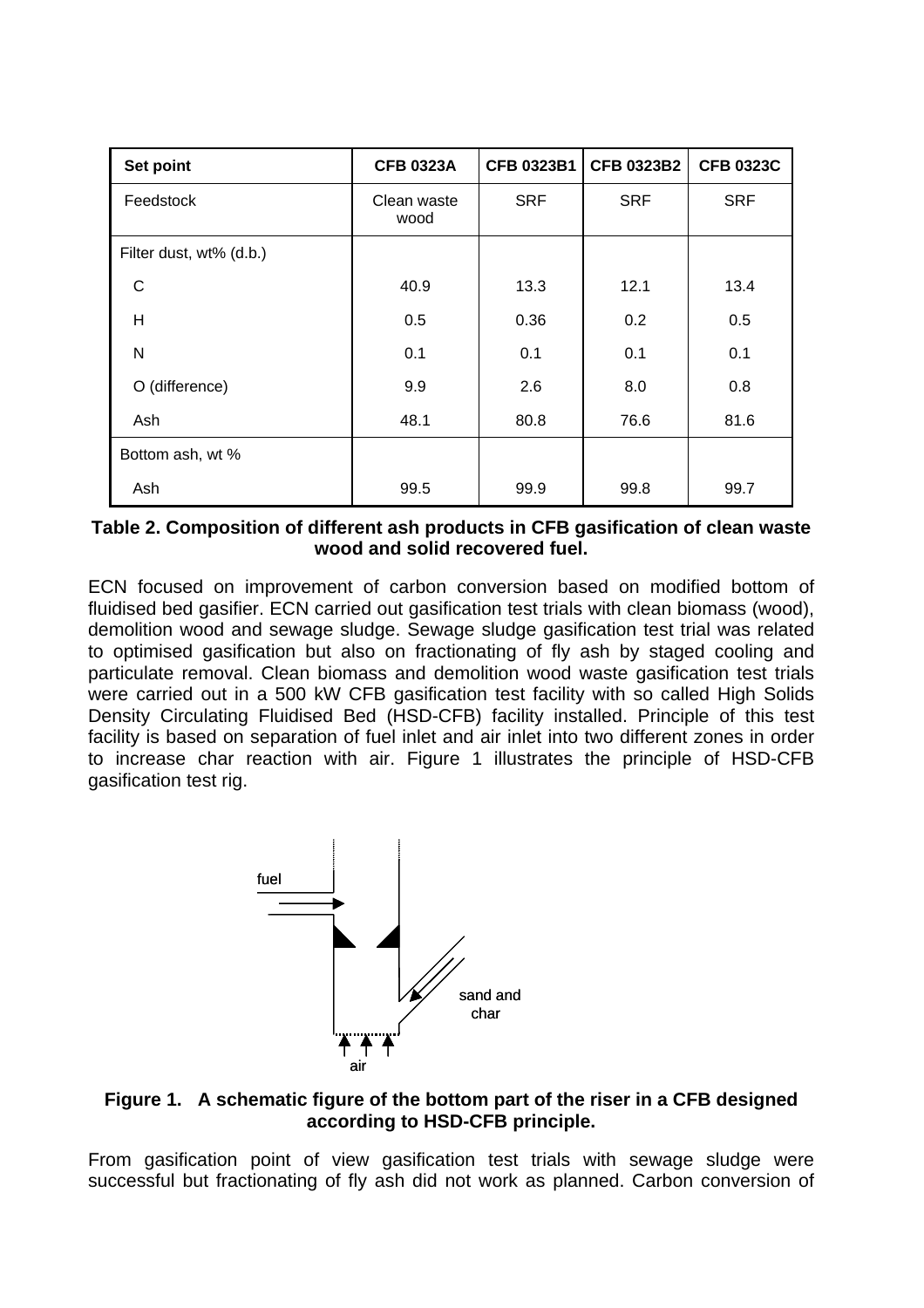sewage sludge gasification was 99 %, which was based on high air ratio and high gasification temperature.

HSD-CFB gasification reference fuel was clean biomass (wood). Gasification test trial resulted in relatively high carbon conversion, 96 %, without further changes to the gasification conditions. Test trials with demolition wood waste resulted in carbon conversion 92 %.

One way to optimise ash management in gasification of demolition wood waste could be separation of finest fraction of fuel prior gasification. The finest fraction of demolition wood contains relatively large amounts of problematic elements. If removal of finest fraction can be done successfully it would improve ash quality as well as reduce ash volume. This was studied by carrying out gasification tests with two different demolition wood fractions. The first fraction represented demolition wood as such (0-15 mm). The second fraction was prepared from demolition wood waste by separating finest fraction by sieving (3-15 mm). After sieving the second fraction contained significantly less visible impurities and dust, which had positive effect on handling, operation of feeding and bottom ash discharge systems. Most of the concentrations of metal impurities in fly ash were decreased when finest fraction was removed. However, some elements enriched, especially Cu and Zn. From ash quality and reduction of ash volume point of view effect was not significant.

The list of fuels studied in the GASASH project contained one agrobiomass, orujillo, which is available in large quantities in Southern European countries. Orujillo is a residue of the olive oil extraction industry with high heating value but it is rich in alkali metals (primarily potassium), which can cause serious deposit formation and agglomeration in FB gasification or combustion. AICIA carried out the work related to fluidised bed gasification of orujillo.

The first test trials were carried out with sand bed but tests were not successful. The bed suffered of severe defluidisation due to bed agglomeration even at low gasification temperatures. Bed material was changed from sand to ofita, which is a sub-volcanic rock (a silicate with formula ( (Ca, Mg, Fe, Ti, Al)<sub>2</sub>(SiAl)<sub>2</sub>O<sub>6</sub>). Test trials with ofita bed were successful and bed agglomeration was successfully avoided. Carbon conversion (without taking into account the tars in the gas produced) varied between 73.4% and 86.1% (no reliable tar measurement system was available). Although orujillo was the most difficult fuel used in this project it was successfully gasified and carbon conversion was reasonable or even good.

Largest gasification test trials were carried out by Foster Wheeler Energia. Test trials were carried out with atmospheric pressure CFB gasification pilot plant (1.5 MW ACFBG pilot) and the main variable oxygen content of fluidisation air. The heating value of product gas can be increased by oxygen enrichment but the effects on carbon conversion are not clear: the partial pressure of oxygen is higher but on the other hand, temperature control requires lower air coefficient. Effects of different bed materials were also studied. Fuel of all test trials was pelletised wood. Test matrix contained three different oxygen levels of fluidization air, three different bed materials and two different levels of bed inventory.

Applying oxygen did not cause any significant difficulties but the effects on the process appeared quite clear: fuel feeding had to be increased to keep bed temperature constant, there was less circulation due to less primary air, temperature at the top of the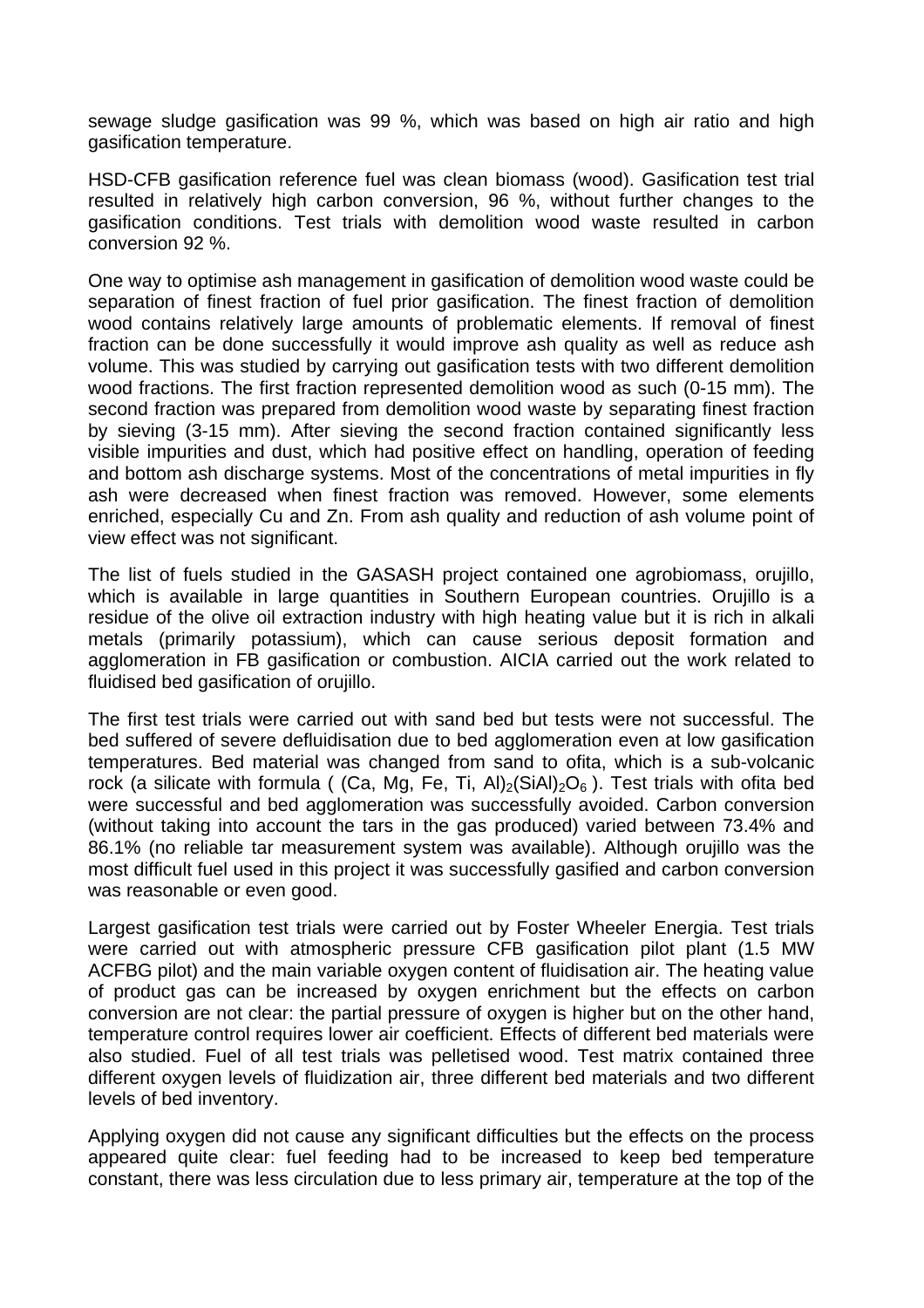reactor was reduced and the share of combustible components of the syngas was increased.

Three different bed materials were tested: magnesium oxide, 50 % sand / 50 % coarse limestone and 50 % sand / 50 % fine P6 limestone (the same as P3 but finer fraction). The feed rate was generally 4 - 5 kg/h but with the fine limestone it was 10 kg/h.

The oxygen content of gasification air was about 23 % (m), 30 % or 40 % during most of the tests but finally it was raised to 50 %, which was the maximum level with the available equipment.

Only moderate amounts of bottom ash were removed from the gasifier during steadystate test runs. No signs of bed sintering related to fuel alkalis were observed. The bottom ash contained mostly bed make-up materials because the fuel was virtually free of solid impurities and the fine fuel ash is obviously elutriated from the reactor.

The filter ash consisted of calcium hydroxide fed after the gas cooler, elutriated bed make-up (mainly Ca or Mg), unburned carbon from the fuel and fuel ash. The unburned carbon content of filter ash seemed to increase with oxygen enrichment level of the fluidization air, as illustrated in [Figure 2.](#page-5-0) Oxygen enrichment has several direct and indirect effects on gasification process but final conclusion was that oxygen enrichment of air did not decrease the unburned carbon content of filter ash to levels required for direct utilisation or landfilling.

The CO,  $H_2$  and CH<sub>4</sub> contents of syngas increased with oxygen enrichment, as expected. The differences between limestone types were very small, but with MgO bed the CO and  $H<sub>2</sub>$  contents rose slightly higher than with limestone / sand bed as the oxygen content was increased. The tar contents of syngas were very low with MgO bed.

The carbon conversion decreased slightly with increasing oxygen content. However, it should be noted that the primary objective was to find out potential effects of the tested parameters.

<span id="page-5-0"></span>

**Figure 2. Unburned Carbon Content of Filter Ash.**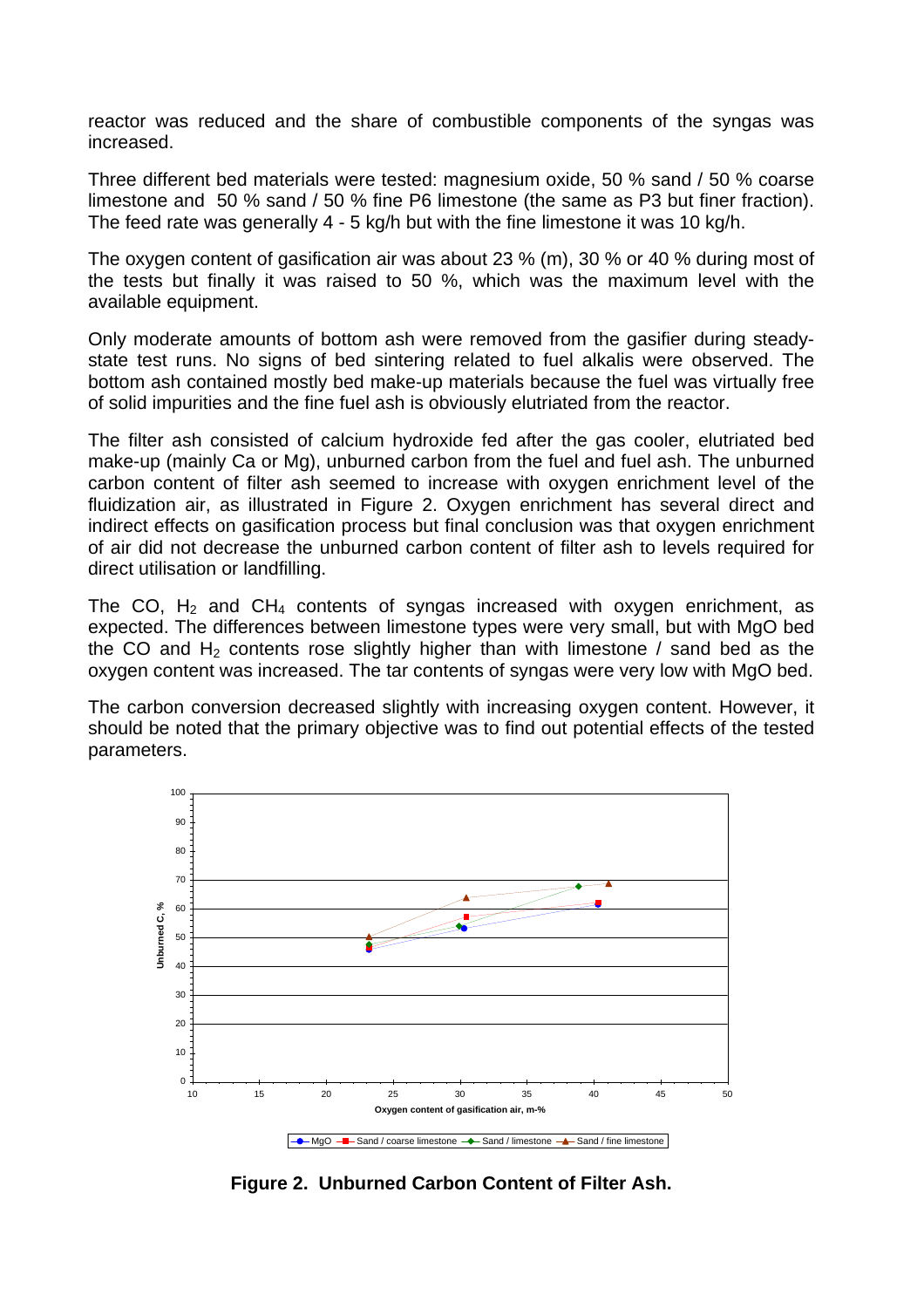A common conclusion related to optimisation of gasification and gas cleaning process conditions is that no universal solution can be defined but final optimisation has to be done case by case. Carbon conversion can be increased, but this does not necessarily mean that the carbon content in the fly ash is low enough for convenient utilisation options. It is expected that for many regular fuels carbon content in the fly ash cannot be lowered enough without significant drawbacks for the efficiency gasification process. Final optimisation has to be done case by case. Optimal solution depends on type of fuel and local conditions. In addition, oxygen enrichment might offer one way to have positive effect on carbon conversion but this needs further optimisation.

# **Process developments related to gasification and gas cleaning**

The objective of process development activities was to develop technical solutions in order to reduce volume of fly ash and upgrade its quality. Efforts were focused on development of further treatment processing of fly ash and development of new components to gasification and gas cleaning process.

### **Development of fly ash treatment methods**

FWE concentrated on development of further treatment of biomass- and waste-derived gasification fly ash. Primary aims of ash treatment were to reduce ash volume, improve ash quality and utilise the energy bound in the combustible fraction of ash.

In recent years, several types of ash treatment methods have been commercialised, e.g. fluidised bed combustion, thermal stabilisation, separation methods, chemical stabilisation and solidification. Ash treatment techniques have mainly been developed for fly ashes originating from combustion. Most of the commercial methods cannot be applied for gasification fly ashes as such due to the different ash properties, e.g. high contents of unburned carbon and PAH compounds. However, an environmentally acceptable solution can also be found for gasification ashes by combining different treatment techniques. The following ash treatment processes were considered potential for gasification fly ashes:

- CFB combustion (carbon, PAH) + solidification / encapsulation with water or chemicals (Cl, heavy metals)
- Water wash (Cl) + wet separation (carbon) + chemical stabilisation (heavy metals)
- Pelletisation + sintering (carbon & PAH destruction; Cl vaporisation; heavy metals vaporisation / stabilisation)
- Thermal stabilisation = vitrification, fusion, sintering (carbon & PAH destruction; Cl vaporisation; heavy metals vaporisation / stabilisation)

The first and third processes were selected for experimental studies. Melting methods have been found technically feasible in Japan, but due to high costs they have not been considered viable in Europe.

In the first investigation line, the objective of ash treatment was to reduce the contents of organic matter and solubility of inorganic impurities to an environmentally acceptable level. It was essential to retain inorganic elements in ash.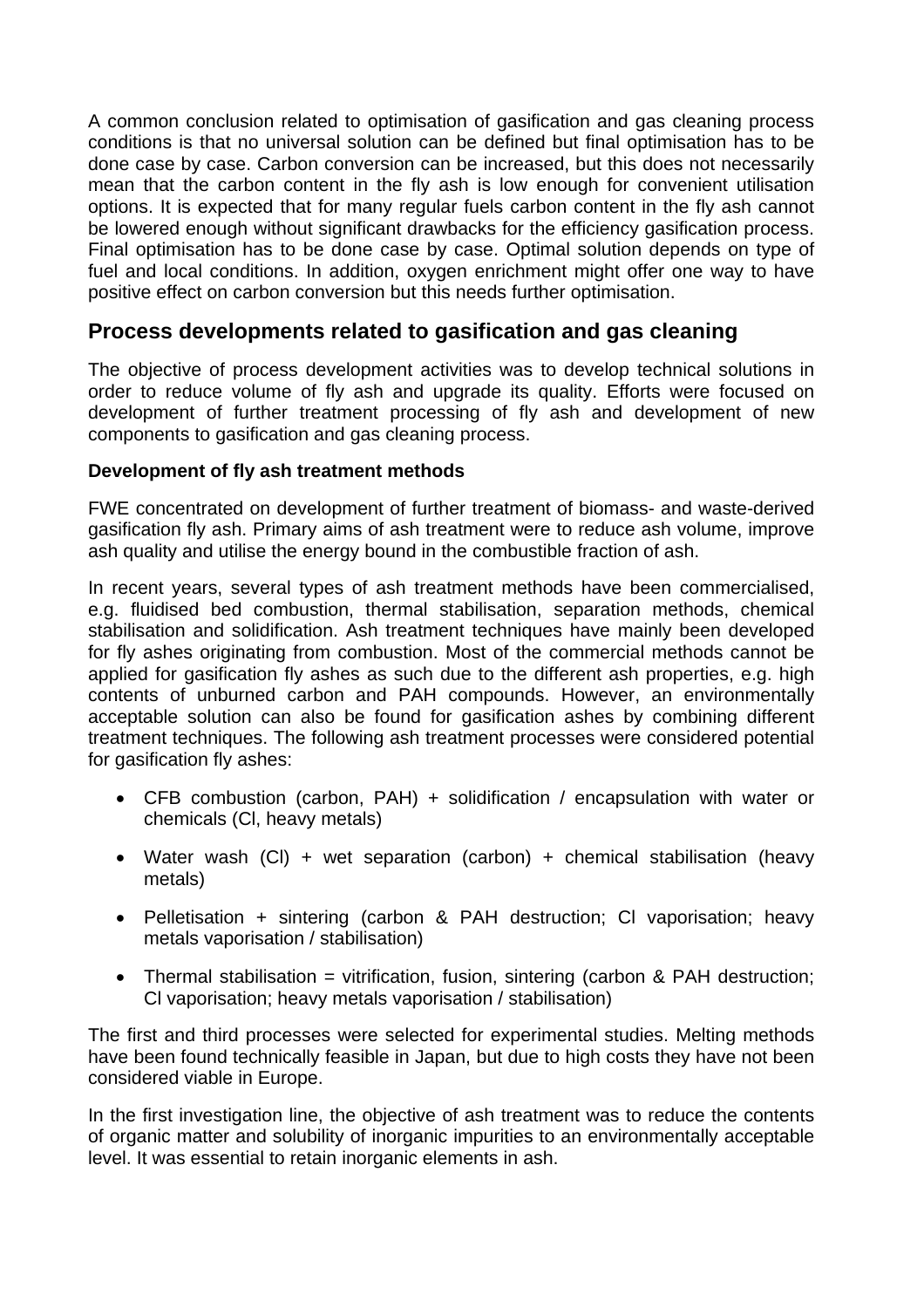Gasification fly ashes were oxidised in a CFB combustor, after which combusted fly ash samples were solidified by adding some water or chemicals. In addition, after-treatment of combusted gasification fly ash through pelletisation was tested. Some encapsulation tests for solidified fly ash samples were also performed ([Figure 3\)](#page-7-0).

<span id="page-7-0"></span>

**Figure 3. Ash samples from CFB combustion and solidification/encapsulation.** 

Combustion of gasification fly ash was studied in an atmospheric circulating fluidized bed test unit with a diameter of 100 mm and height of 3.8 m. Sand without any additives was used as the bed material. The average combustor temperature was in the range from 770 °C to 870 °C, and the flue gas was cooled near to 200 °C before filtration.

The gasification fly ashes contained enough unburned carbon to be burnt very effectively without additional energy sources. The carbon contents decreased markedly in all the ash combustion tests, from about 40 % below a limit of 2.5 %. The carbon conversions were excellent, above 98 % in all tests. Additionally, the decomposition of PAH compounds was almost complete (99.9 %). The mass of gasification fly ash could be decreased in half and very good heat recovery from the residual carbon could be achieved by fluidised bed combustion. Flue gas analyses showed very low levels of HCl and  $SO<sub>2</sub>$ , while the small height of the test facility and the resulting short residence time at high temperatures presumably contributed to the fairly high levels of CO and  $NO<sub>x</sub>$ . Nevertheless, the combustion efficiency was 96 % or higher in all the test runs.

The chemical analyses and flue gas contents indicated that the most part of chlorine, barium, sulphur and heavy metals left the CFB combustion process with the combustion fly ash. Especially the leaching values of chlorine and barium were relatively high in the combusted gasification fly ash. When the results of leaching tests and chemical analyses are compared with national regulations and EU criteria on the acceptance of waste at landfills, it can be concluded that oxidised gasification fly ash derived from waste fractions can be dumped into landfills for hazardous waste. Additional treatment is required before disposal at landfills for non-hazardous waste.

Due to the high leaching values of chlorine and some heavy metals in the oxidized fly ash, experimental research was continued. Because of high calcium content of the combustion fly ash, solidification of it with water was studied. Several different ash-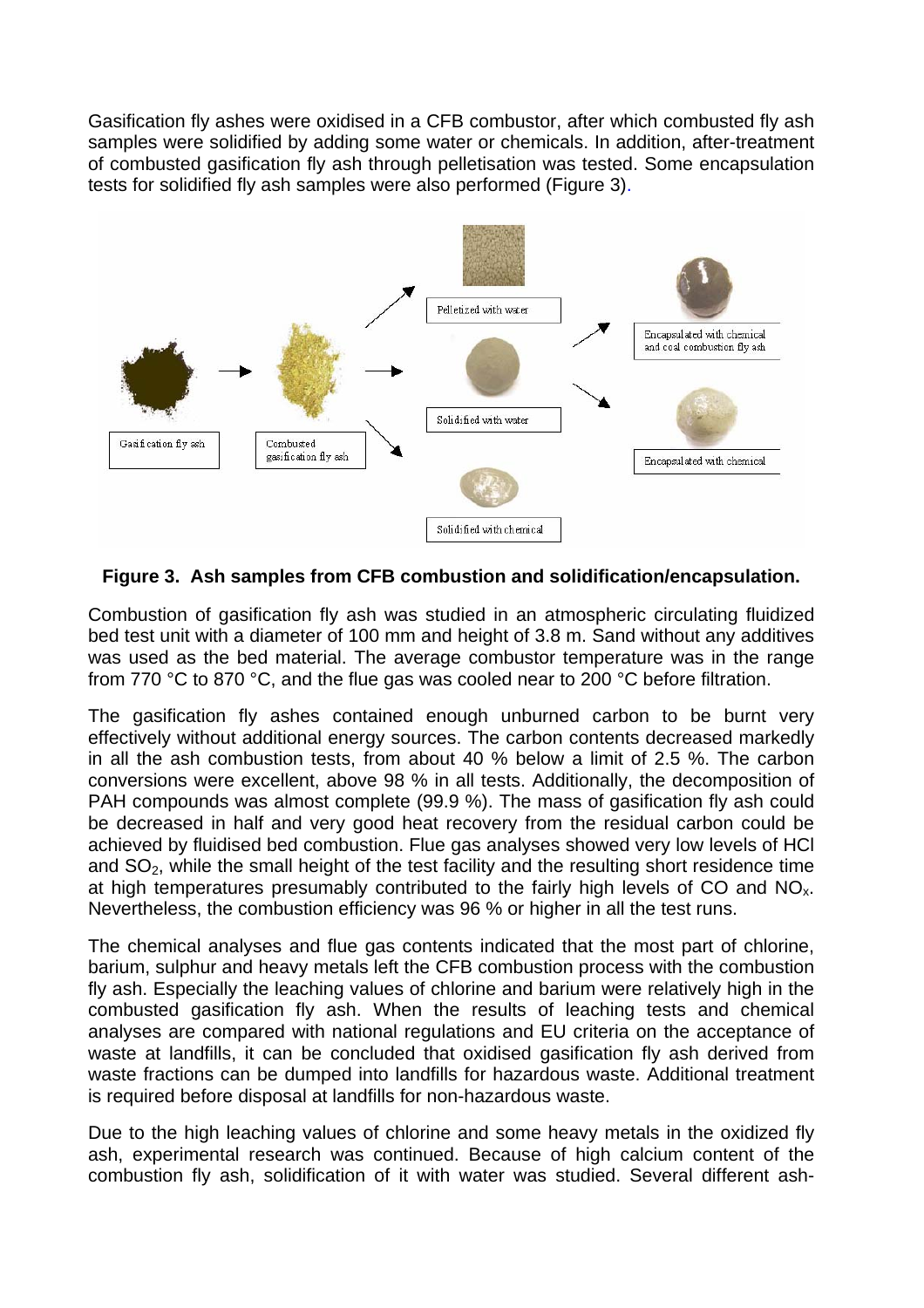water mixtures were prepared and compressed into the shape of cylinders and balls, which were dried up at room temperature. However, the achieved reductions in leaching values were not significant: even if the leaching value of barium decreased below the limit value, high solubility of chlorine remained problematic.

Pelletisation of combusted fly ash was also tested. In the last solidification test, a chemical additive (TKR) was mixed with oxidised gasification fly ash in the ratio of 1:2. TKR is an environmentally safe, vegetable oil based polymer normally used as a protection material on the surfaces of concrete, metal and wood materials. TKR coating could easily solidify the combusted ash, but it had little effect on leaching of chlorine. Producing a coating from a mixture of TKR and coal combustion fly ash (filling material) turned out to be the technically and economically best solution but within a longer time period chlorine leached also from these encapsulated ash samples.

Therefore, it seems that especially preventing the leaching of chlorine is a very difficult task to be carried out by chemical or mechanical treatment methods. All results from after-treatment methods of combusted gasification fly ashes are of course specific to the tested chemicals and treatment techniques.

In the second investigation line sintering of pelletised gasification fly ash samples was studied. The objectives of the sintering studies were as follows:

- Oxidise unburned carbon and destroy other harmful organic matter.
- Evaporate chlorine and highly volatile heavy metals.
- Reduce leaching values of other inorganic impurities.

The particle size of the produced pellets ranged from 5 mm to 15 mm. Only water was used as binder in the first ash pelletising test. In the other test runs, the effects of various additives, i.e. sodium lignosulfonate, bentone and sodium silicate were studied. Tests showed that sintering of pelletised gasification fly ash requires high temperatures, 1350 °C or higher.

In the ash sintering methods, most of the problematic chlorine and highly volatile heavy metals, such as zinc, vaporize. In addition, unburned carbon oxidises very effectively. According to the available data from Japanese ash melting methods for waste-derived ashes, harmful organic matters, such as PAH compounds, dioxins and furans are completely destroyed. Presumably these compounds are not problematic in ash sintering either. In addition, the results of leaching tests indicated that sintering has a stabilising effect on some heavy metals, such as barium. According to the results of this study, sintered gasification fly ash can be disposed at landfills for non-hazardous waste. Even utilisation or inert waste category might be achievable.

The objective of work of ECN was to investigate the potential of ash separation and to explore several forms of after-treatment that are suitable for certain ash fractions. Each of these techniques should improve one or more of the characteristics of the ash to improve its quality. The basis for the work was the gasification fly ash as produced by the 80 MW(th) Circulating Fluidised Bed Gasifier located at the AMER-9 power plant of Essent Energy Productions. The gasifier is fuelled with shredded demolition wood.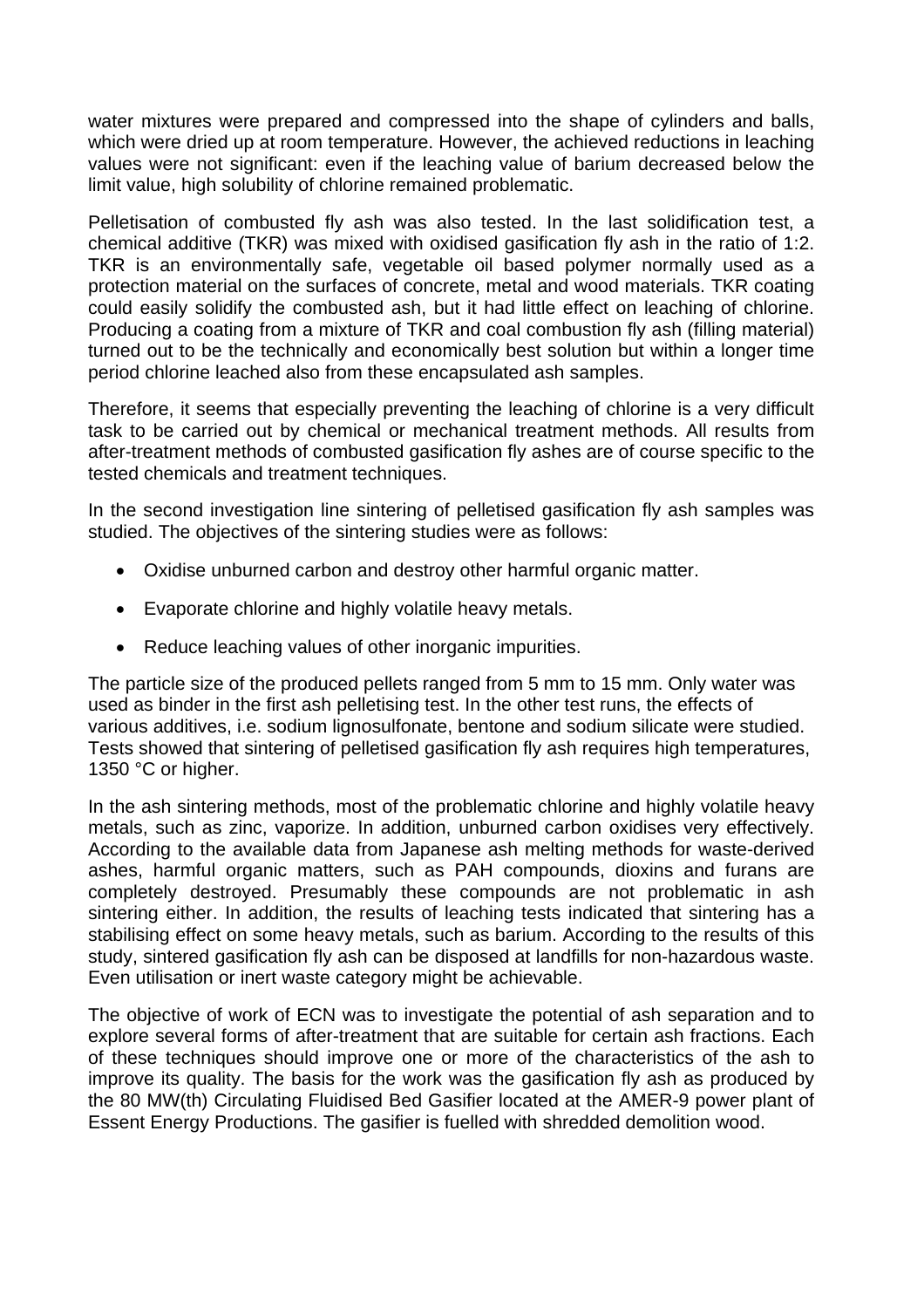Work was divided in three subtasks:

- o *Exploration of separation techniques using physical characteristics of fly ash*
- o *Exploration of after-treatment techniques for different fly ash fractions*
- o *Pilot-scale application of selected forms of ash conditioning*

A review of screening techniques was made which may be used for separating carbonrich fly ash into several fractions. For separation of carbon-rich fly ash, both dry and wet techniques are available. For dry systems, screening using an electric vibrating screen is the most obvious method. The particle size of carbon-rich fly ash is small making screening difficult, but not impossible. For smaller sizes relatively large screen surface areas are required, which on a larger scale may not be practical. Cohesiveness of fly ash particles is an uncertain factor. Electrostatic separation or cyclones in series are not viable alternatives.

Wet systems perform potentially better than dry systems. In particular, liquid cyclones and froth flotation are promising techniques. However, wet systems have serious disadvantages. Firstly, the need to dry the solids afterwards and secondly, the contamination of the liquid with leached compounds. Only when wetting of the solids and/or controlled leaching are part of the processing of the ash, wet techniques may be good choice.

Six forms of after-treatment were tested using explorative tests.

*Dry screening* was found to be capable of producing a small ash fraction with relatively high carbon content and a lower content of contaminants. The sieve fractions that were relatively clean were the larger particles: 90-180 µm mainly consisting of fractured sand particles (bed material) and >180 µm, mostly char particles. Unfortunately, these cleaner fractions are small in mass. Even if the fraction 63-90 µm is included, less than 10% of the total ash can be regarded as significantly cleaner than the rest. The two smallest (and most difficult to sieve) fractions form 70% of the total ash amounts. Thus, it is not possible to create by dry screening a cleaner bulk fraction with better perspectives for utilisation.

*Pelletisation* of the fly ash is possible and produces fuel pellets, which have improved characteristics for logistics and storage. It strongly increases the density (factor 4 or more) and lowers risks of handling, e.g. dust explosions and health effects. For making good pellets, AMER-CFB fly ash needed addition of water and a binder material; traditional starch is good enough. Other fly ashes can be compressed into pellets by only adding water. Pelletisation is of particular interest when the ash is used as fuel and requires transportation and storage.

*Immobilisation* as a filler material in a carbonaceous material like C-fix was found to produce a category 1 building material, i.e. unrestricted use, when tested in a tank test (NEN 7375). It is a technically a viable form of after-treatment, that is expected to be applicable to all utilisation options where a water repelling binder is used. Filler in asphalt is an example of this form of utilisation. Competition from other waste materials is expected.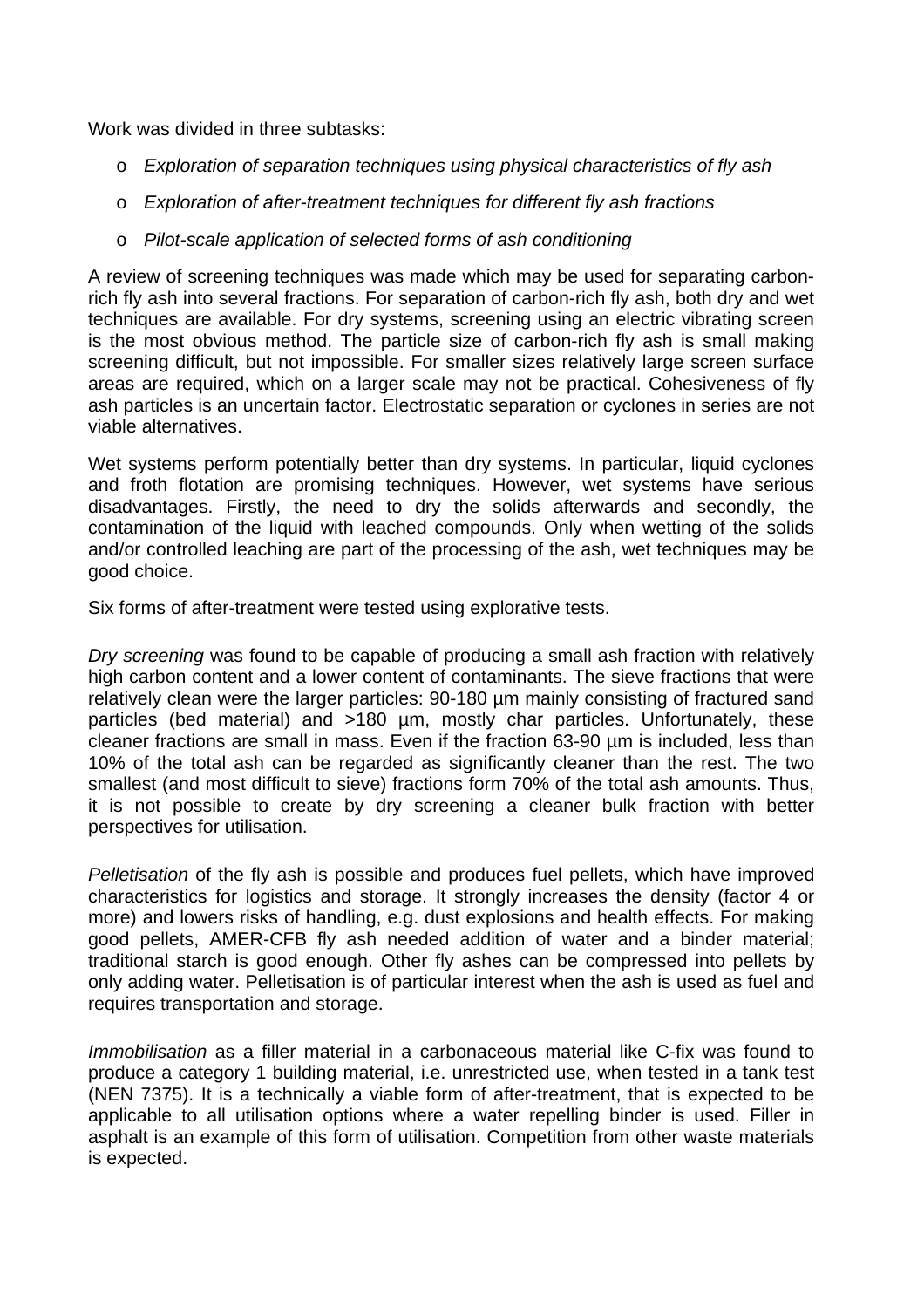*Controlled leaching* was found to be a promising after-treatment technique, suitable for removing salts. Technically it is challenging to apply it to the small particles that constitute high-carbon fly ash, but it is possible, as proven by VTT/PVO. The attractive part of the technique is that it removes Cl and alkalis, which are the components that are most often listed as showstoppers for utilisation options. When the pH is controlled, heavy metals are precipitated and the washing liquid can be disposed at low cost, in particular when discharged to the sea.

*Low-temperature combustion* was found to be a possible form of after-treatment converting carbon-rich fly ash into a low-carbon fly ash that is nearly identical to fly ash from combustion. Hence, all applicable utilisation options for fly ash from combustion of biomass can be used.

*High-temperature combustion* was found to be a technically acceptable way to convert carbon-rich biomass into building material, either by producing a clean burned-out fly ash or by producing a molten synthetic rock, also known as vitrification. Chemical analyses and leaching tests have confirmed that it is possible to produce building material that can be used in unlimited quantities according to the Dutch Building Materials Decree (DBMD).

Carbon-rich fly ash, burned and heat-treated at 1000°C was found to be strongly reduced in alkali, chlorine and heavy metal content, contaminants that are typical for limiting utilisation options. The material is still a powder and it was demonstrated in a pHstat test (PrEN 14429) that it complies to the limits of category 1 building material. Given its composition, it has a potential to be used similar to coal fly ash; potential utilisation as a raw material for cement and/or concrete. A general conclusion is, that it can be expected that material produced from AMER-CFB fly ash, which is heated above 1100°C for a sufficiently long time to evaporate problem elements, may be utilised as a building material of category 1, i.e. unlimited use. This conclusion can probably be extended to many more fly ashes from both gasification and combustion.

Fly ash was vitrified at 1400°C (and higher). It is technically possible to transform this fly ash into a synthetic rock, although the melting point is rather high. Adding fluxing agents proved that the melting point can be easily lowered to 1250-1350°C. Leaching tests showed that it is a category 1 building material, when used as gravel or as shaped building material..

Co-firing of carbon-rich gasification ash in powder coal burners is technically possible. The burned-out ashes become mixed with the coal ashes. Given the fact that the gasification ashes contain relatively large amounts of alkali and chloride, it can be calculated that they can only partly replace coal. Fly ash quality standards (EN 450), emission regulation and corrosion preventions can all act as limiting factor for co-firing.

Based on the results of the explorative tests, high-temperature combustion was selected as the after treatment technique for further research and up-scaling with the objective to transform carbon-rich fly ash into a category 1 building material.

Unmixed AMER-CFB fly ash produces two phases upon heating, one glass-like material melting at 1400°C and a stone-like material at 1550°C. To avoid formation of foam, the carbon-rich fly ash was pre-treated at 1000°C to remove carbon and chloride, both compounds that may lead to gas formation when heated further. Addition of 10-15% alumina to the burned-out fly ash was found to produce a single-phase smelt with a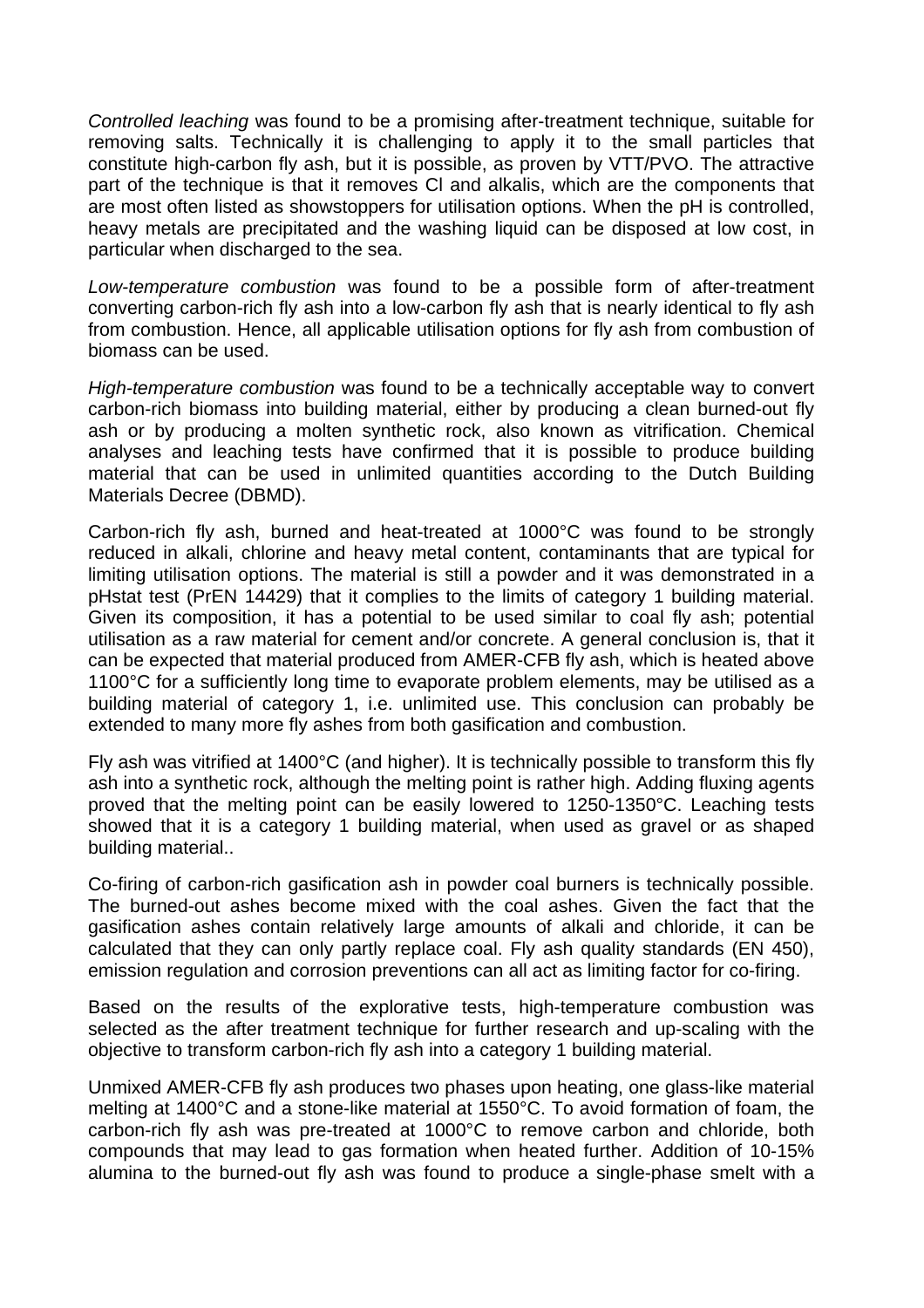sufficiently low melting point of 1250-1300°C, which solidifies into a block of glass-like material. The material looks more like obsidian than basalt. A 1 kg block of burned-out AMER-CFB fly ash with 10% added alumina, based on the mass of the end product, was made in a laboratory furnace. The block of vitrified ash was subjected to a tank leaching test (NEN 7375). The results show that all emissions are well below the limits of category 1 building material of the DBMD, i.e. unrestricted used.

In the up-scaled test, an amount of 5 kg synthetic basalt was prepared in a siliconcarbide smelter pot from pre-treated carbon-rich fly ash and 10% alumina (based on the end product). The conditions reflected the situation of full-scale smelter to such an extent, that it is expected that the end product will be representative with respect to material characteristics. The solidified smelt was recovered from the smelter pot and broken particles of 0-40 mm (granulate). The appearance of the material is the same as the lab-scale test: a black, glass-like material. In the large-scale test, part of the material has been spilled over the edge of the ceramic pot, despite the fact that it was filled less than half full and at least 20 cm below the rim. The loss due to foaming is certainly an effect that must be investigated in further research on vitrification of ashes from biomass and waste. Thus for up-scaling of vitrification, silicon-carbide pot may not be the best selection.

The material, produced in the 5 kg test was subjected to a quick availability test, a leaching test on finely ground material, done at  $pH = 7$  and  $pH = 4$ . This resulted in compliance to criteria for category 1A building material, with exception of Sb, Ni, Co and Cu. The increased leaching of these four is the result from the very unfavourable conditions in the availability test or an artefact (Co). Antimony is the only element that may cause problems in compliance tests (DBMD), but comparing with the results of the tank test of the 1 kg sample, it can be concluded that it is highly probable that the material of the 5 kg smelt, when tested in a tank test (block) or in a percolation test (granulate 0-40 mm), will pass without difficulty and comply to the requirements of category 1A limit of the DBMD.

## **Developments related directly to gasification and gas cleaning process**

ECN and VTT carried out development work related directly to gasification and gas cleaning process. ECN focused on optimised selective particle separation and VTT on integrated fly ash oxidation.

### *Staged cooling and particle separation*

Selective particle separation was based on staged cooling and particle removal. The principal idea is to extract the bulk of the fly ash directly after the gasifier at a high temperature. Under those conditions notorious contaminants like Cd, Pb and Zn are in the gas phase and the extracted ashes are supposed to be relatively clean and better suited for utilisation. The unwanted gaseous elements will deposit during cooling on a small ash fraction, which may be utilised separately (or land filled). The strategy of staged cooling and particle removal is based on work by Obernberger and co-workers who have published a series of papers on this principle when applied to combustion installations. These publications prove that a bulk ash fraction can be obtained with strongly depleted concentrations of Pb, Cd and Zn, when extracting ash at high temperatures.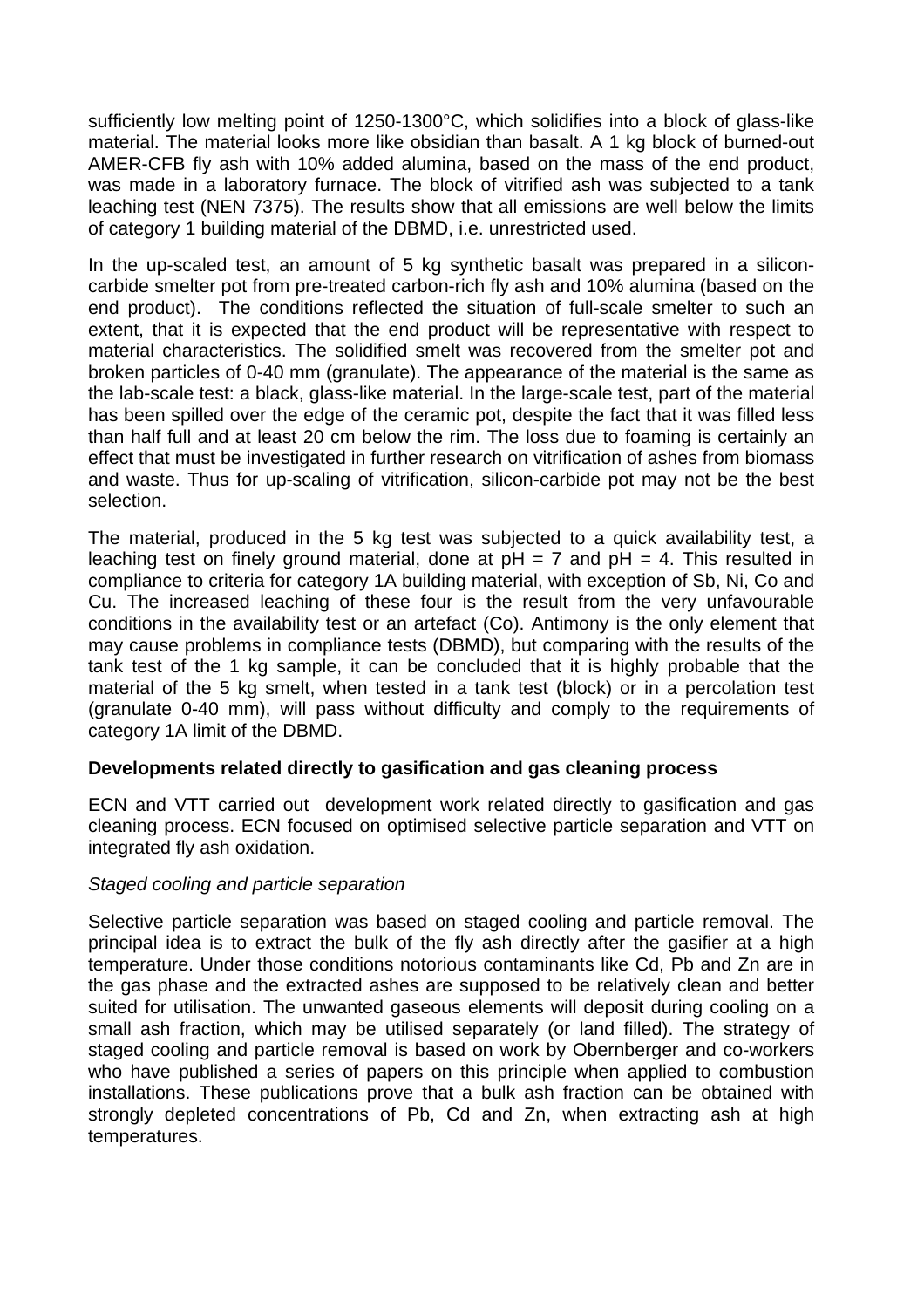However, early results of the project indicated that staged cooling and particle removal is not likely to find an application in commercial gasifiers. In principle, it is a valid strategy, but there are two reasons to pursue alternative roads:

- 1. The strategy of "staged cooling and particle removal" results in significant extraction of ash before the end of the cooler. This is in conflict with the requirements of a "self-cleaning cooler". This is a cooler-type where the ductwork is kept (relatively) clean by scouring the walls and pipes with entrained ash particles, which is very useful in the case of gasification of biomass. Removal of (part of) the ash prior to the end of the cooler is unwanted, because a) the larger particles are the first to be removed but these are also the most effective in keeping the deposition low and b) the scouring is most needed at the end in the colder parts of the cooler, so most particles must remain entrained by the gas until the end of the cooler. As a result, application of the latter is unlikely under the current conditions.
- 2. From a few runs using sewage sludge, it appears that the strategy of "staged cooling and particle removal" is only effective for a limited number of elements. In the experiments, ash was collected at 200 and 800°C. Some elements were concentrated in the "cold" ash fraction, e.g. Pb, Cd and Cl, but most elements, including Ni, Cr, Cu and Zn, showed no significant preference to concentrate in a certain fraction. One can expect that in the narrower temperature ranges in cooler, 400-600°C, the differences in ash composition will be even smaller.

To illustrate the latter, results are presented from one of the test runs in ECN's 500 kW(th) biomass gasifier using sewages sludge as fuel. Ashes were collected in a "hot" cyclone at gasification temperature (800°C), a "cold" cyclone at about 200°C and an ESP filter at ambient temperature. The temperature difference is large, so it was expected to find large differences in the distribution of many elements, in particular heavy metals. The main conclusion from these tests was that most elements show no sensitivity to the temperature of ash collection. Only for Cd, Hg, Cl and F a significantly different distribution is found, compared to the overall mass distribution. Problem elements like Ba, Ni, Cr, Cu, Pb and Zn are not significantly depleted in the bulk of the ash. The behaviour of Ba, Ni, Cr and Cu was predicted using thermodynamic equilibrium calculations, but the even distribution of Pb and Zn came as a surprise.

The overall conclusion is that the strategy of "staged cooling and particle removal" is not likely to find an application in gasification systems. It is not fully effective and conflicts with application of a self-cleaning cooler. "Staged cooling and particle removal" should not be regarded as useless. In combustion systems it is a valid approach, as well as in gasification systems where tar is not a problem and a self-cleaning cooler is not needed. For gasification, it may also be successful when only a limited number of elements, notably Cd, Zn and Pb, need to be removed. In addition, when carbon-rich fly ashes from gasification are subjected to combustion as a form of after-treatment, the combustion process can be designed with staged cooling and particle removal.

#### *Integrated fly ash oxidiser*

Fly ash or filter dust is usually rich in carbon and impurities. Oxidation (combustion) of filter dust reduces very efficiently volume by oxidising carbon and simultaneously most of metal impurities are oxidised to more stable compounds. Oxidation can be done in a separate combustion unit or using so called integrated oxidiser. The basic principle of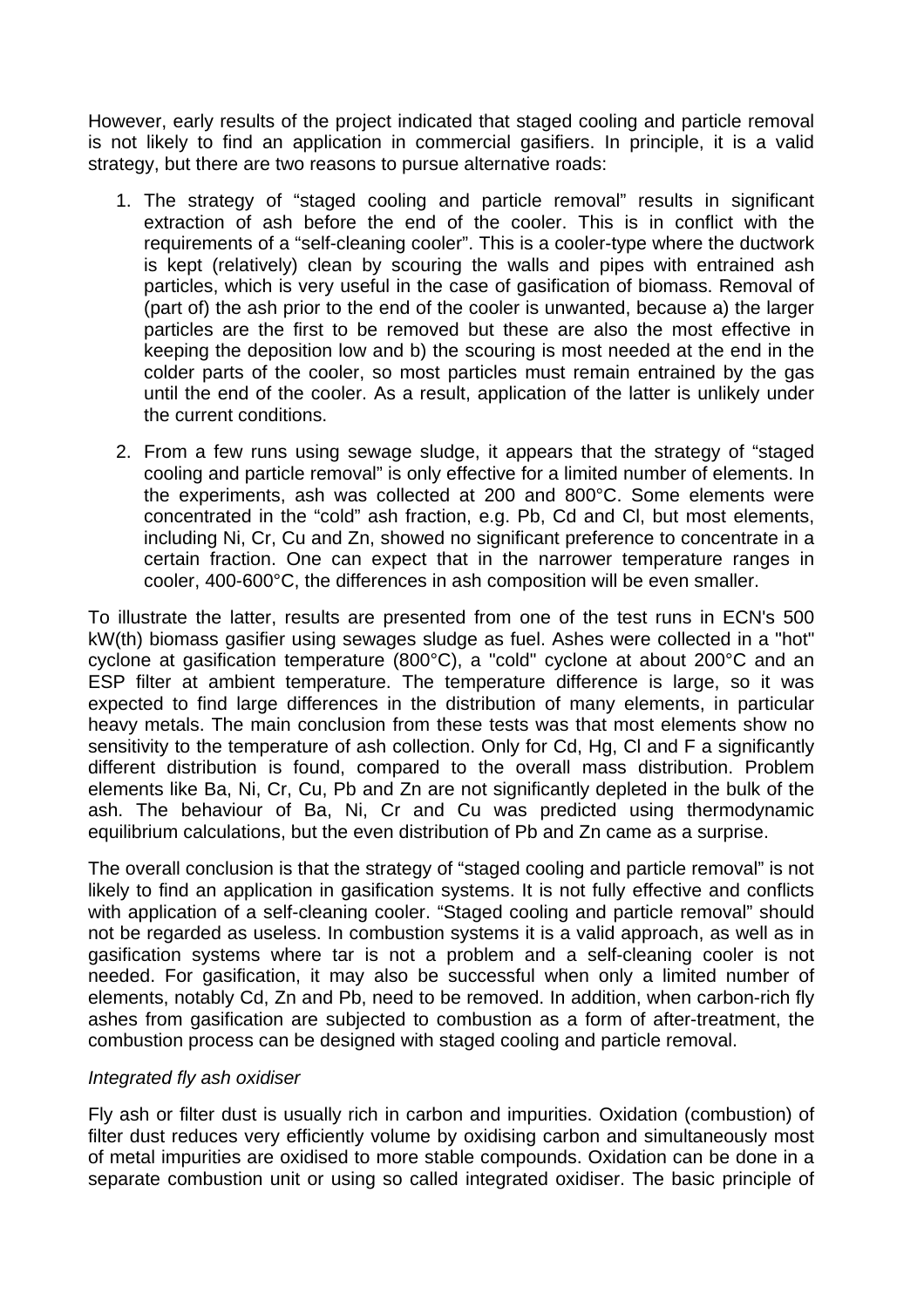integrated oxidiser is oxidation of filter dust in a fluidised bed oxidiser and utilisation of released heat energy by using hot flue gas as a secondary air of fluidised bed gasifier. This integration of the oxidiser to the gasifier enables avoiding of heat exchange surfaces in oxidiser and in addition, no additional flue gas facilities are needed and simultaneously the overall carbon conversion increases very close to 100 %.

In the work of VTT integrated oxidiser was designed and constructed. Oxidiser was preliminary tested and optimised without integration to gasifier and finally the performance of the integrated oxidiser was tested by carrying out test trials with complete integration to 1  $MW_{th}$  fluidised bed gasifier.

During development of the integrated oxidiser a specific attention was focused on the following topics:

- Successful operation of the oxidiser
- The effect of the oxidiser on the product gas.
- Verification of the gasification and gas cleaning performance of the entire process concept
- Stabilisation of gasification fly ash applying integrated oxidiser

The main component of the oxidiser is a fluidised bed oxidation reactor fluidised by air. The oxidiser was designed to be operated at  $700-900^{\circ}$ C. The lower end of this temperature window is limited by carbon conversion efficiency and upper end by risk of bed sintering. The design bed material was sand but other bed materials can also be used if needed.



#### **Figure 4. Integrated Oxidiser and the atmospheric pressure bubbling Fluidised-Bed (BFB) gasification pilot plant.**

The bottom of the oxidiser is designed so that even some bed agglomerates can be discharged without shutting down the oxidiser. In addition to the bottom ash, ash is also removed by cyclone from flue gas of the oxidiser. Flue gas is slightly cooled prior cyclone but no efficient gas cooling can be done because of high risk of deposit formation. In large-scale application gas cooler can be operated as a gasification air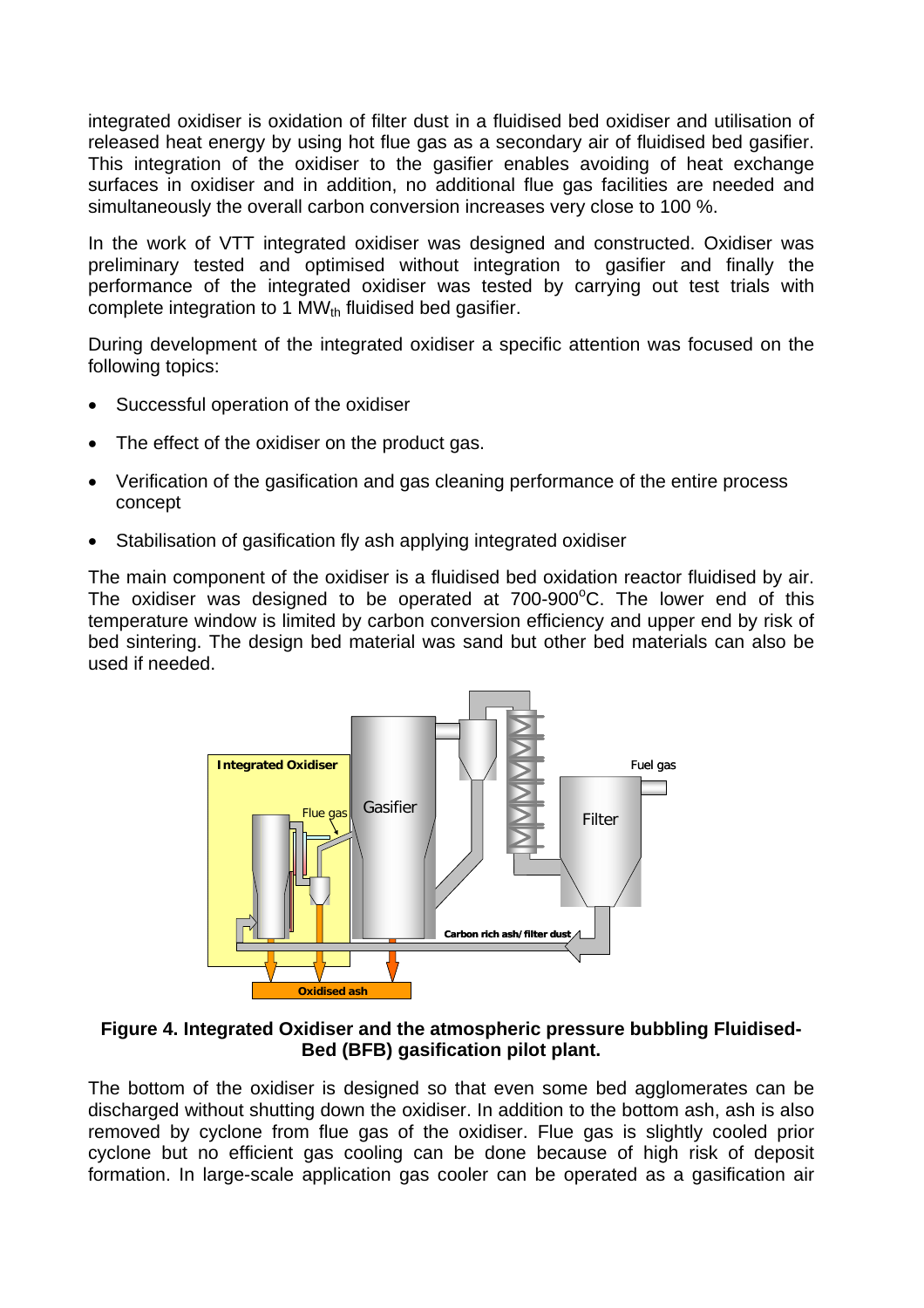preheater. The produced heat from oxidiser was led directly to the FB gasifier as a secondary air.

The constructed oxidizer was equipped with an automatic data collection of temperatures and pressures measured at different locations. The flow rate of air was continuously measured and recorded. The feeding rate of fly ash was controlled too. In addition, on-line analysers monitored the combustion gas constituents.

The final verification test trial was carried out with complete integration to the pilot-scale BFB gasifier. The two different feedstocks used in the gasifier were (1) mixture of forest residue and wood pellets and (2) SRF (Solid Recovered Fuel) pellets. A mixture of sand and limestone P3 was used as a bed material in the gasifier at all set points.

Two feedstocks of the oxidiser were fly ash from wood gasification and from SRF gasification. Carbon content of wood gasification fly ash was reasonably high (52%) whereas fly ash from SRF gasification test contained fewer than 10% carbon.

The test programme contained a total of three set point periods during one week test trial. During two set point periods the gasifier was operated with integrated oxidiser and one set point period was a reference test without oxidiser.

Operation of the oxidiser integrated to the gasifier was very smooth and steady state. The reactor temperatures and fuel feedings of the process concept were stable. No major problems occurred during the test runs. High **carbon conversion** was achieved at all tests. The lower heating values of wet product gas varied from 4.0 to 4.4 MJ/m<sup>3</sup>n when oxidiser was used. and during the reference test with SRF the lower heating value was 5.2 MJ/m $^3$ n.

**Chlorine** content of mixed forest residue fuel was 0.02% and SRF fuel 0.5%. Limestone was added to the bed but specific chlorine removal sorbent was not used. The measured HCl-content was almost negligible ( 0.6-1.4 ppmv ) with mixed forest residue. HCl content varied between 34-67 ppmv with SRF.

**Heavy metals** listed in WID (Waste Incineration Directive) were measured from the product gas after the gas cleaning. The following elements were analysed: As, Cd, Co, Cr, Cu, Mn, Ni, Pb, Sb, Sn, Tl, V and Zn. The sampling point was located after the filter, which was operated in the range of  $425-436^{\circ}$ C. Heavy metals except mercury are typically captured efficiently by filter in temperature below 450  $^{\circ}$ C. The results showed that very low concentration (< $0.02 \text{ mg/m}^3$ <sub>n</sub> dry) of heavy metal emission were analysed from product gas.

**Filter dust** from wood gasification was rich on carbon (61 wt %). In SRF gasification tests, the carbon content of filter ash was lower (19-27 wt %). Bottom ash was primarily composed of bed material and contained almost no combustible material.

The primary objective in development of oxidiser was efficient reduction of carbon content of filter dust. This objective was achieved and residual organic carbon content was very low, below 0.2 %. In test trial BFB 05/23A total carbon content of oxidised ash was higher (3.2 %) but most of this (2.9 %) was bound to inorganic carbonate.

The overall conclusion was that integrated filter dust oxidiser could be operated in stable conditions without any significant impact on performance of the gasifier. Carbon of filter dust was oxidised almost completely and final quality of oxidised filter dust was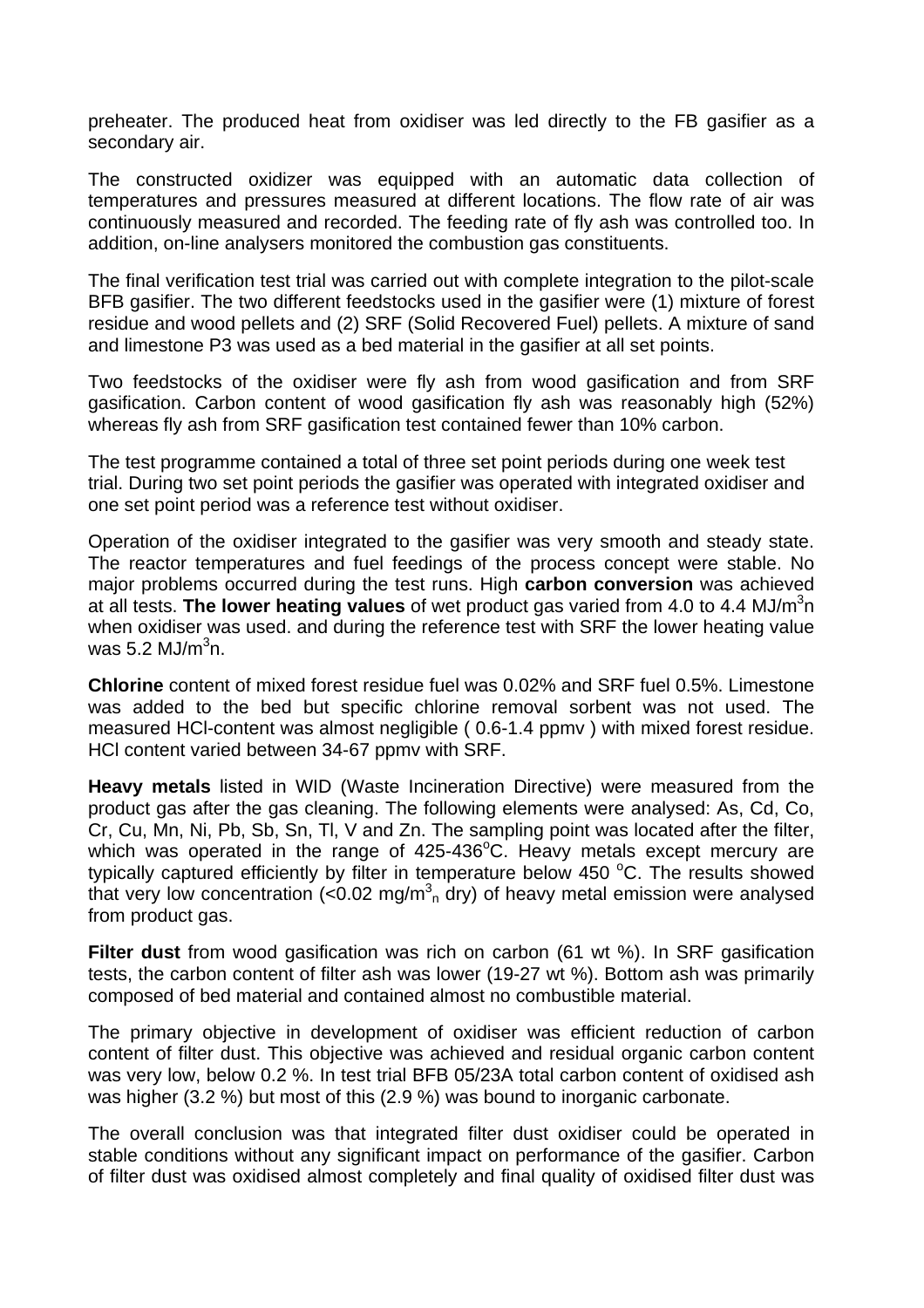very close to fly ash from conventional combustion, as targeted. These results showed clearly that integrated oxidiser can be used for very efficient upgrading of gasification filter dust.

# **Utilisation of fly ashes**

## **Characterisation of ashes produced**

Nine main fuels were selected for the investigation of the gasification fly ashes, two of them coming from full-scale gasifiers (from Lahti and Amer gasifiers). Lahti ashes are fly ashes collected in a 50-80 MWth CFB gasifier at Lahti during 100% REF (Recovered Fuel) gasification. The REF is produced from origin-classified refuses, coming from households, offices, shops and construction sites. Amer-CFB is the 80 MW(th) Circulating Fluidised Bed Gasifier located at the AMER-9 Power Plant of Essent Energy (AMER-CFB) The rest of ashes has been obtained from different partners pilot-scale plants.

|                    |                 |           | %w/w                           |       |            |                  |                                |                   |                  |                 |                          |              |
|--------------------|-----------------|-----------|--------------------------------|-------|------------|------------------|--------------------------------|-------------------|------------------|-----------------|--------------------------|--------------|
| <b>ASH</b>         | <b>Moisture</b> | LOI       | Fe <sub>2</sub> O <sub>3</sub> | CaO   | <b>MgO</b> | SiO <sub>2</sub> | Al <sub>2</sub> O <sub>3</sub> | Na <sub>2</sub> O | K <sub>2</sub> O | $P_2O_5$        | C <sub>1</sub>           | $\mathbf{s}$ |
| Orujillo           | 1.8             | 20.3      | 5.3                            | 26.1  | 8.6        | 41.0             | 8.0                            | 1.3               | 8.3              | 1.5             | 0.6                      | 0.1          |
| <b>MBM</b>         | 2.1             | 16.6      | 2.9                            | 44.5  | 3.6        | 12.5             | 3.5                            | 4.1               | 1.5              | 18.0            | $\overline{\phantom{a}}$ | 0.2          |
| Waste wood         | 3.7             | 63.7      | 11.0                           | 45.1  | 4.0        | 21.4             | 6.2                            | 0.6               | 0.7              | 1.2             | 1.2                      | -            |
| <b>SRF</b>         | 1.5             | 23.8      | 3.0                            | 39.0  | 3.3        | 27.9             | 21.5                           | 1.5               | 0.7              |                 | 2,8/4,6                  |              |
| <b>RDF Lahti</b>   |                 | $33,2***$ | 2.1                            | 44.6  | 2.9        | 19.1             | 13.4                           | 1.6               | 1.4              | $0,8(0,7^{**})$ | 4,3/2,1                  | 0.3          |
| <b>Straw</b>       |                 | $37,5***$ | 0.3                            | 14.4  | 1.2        | 32.3             | $\Omega$                       | 0.2               | 6.1              | $0,4(0,5^{**})$ | 0.8                      | 0.1          |
| <b>RDF Karhula</b> |                 | 20,9***   | 7.6                            | 31.8  | 2.1        | 21               | 18.2                           | 0.3               | 0.7              | $2,4(2,5^{**})$ | 8.9                      | 0.3          |
| AMER-CFB           | $\Omega$        | 65        | 0.97                           | 6.8   | 0.94       | 17.8             | 1.4                            | 0.6               | 0.9              | 0.3             | 1.07                     | -            |
| Sewage Sludge      |                 | 65        | 15.79                          | 10.54 | 1.73       | 32.1             | 9.6                            | 0.8               | 1.7              | 16.8            | 0.06                     | 1            |

**Table 3. Main elements in different ashes.**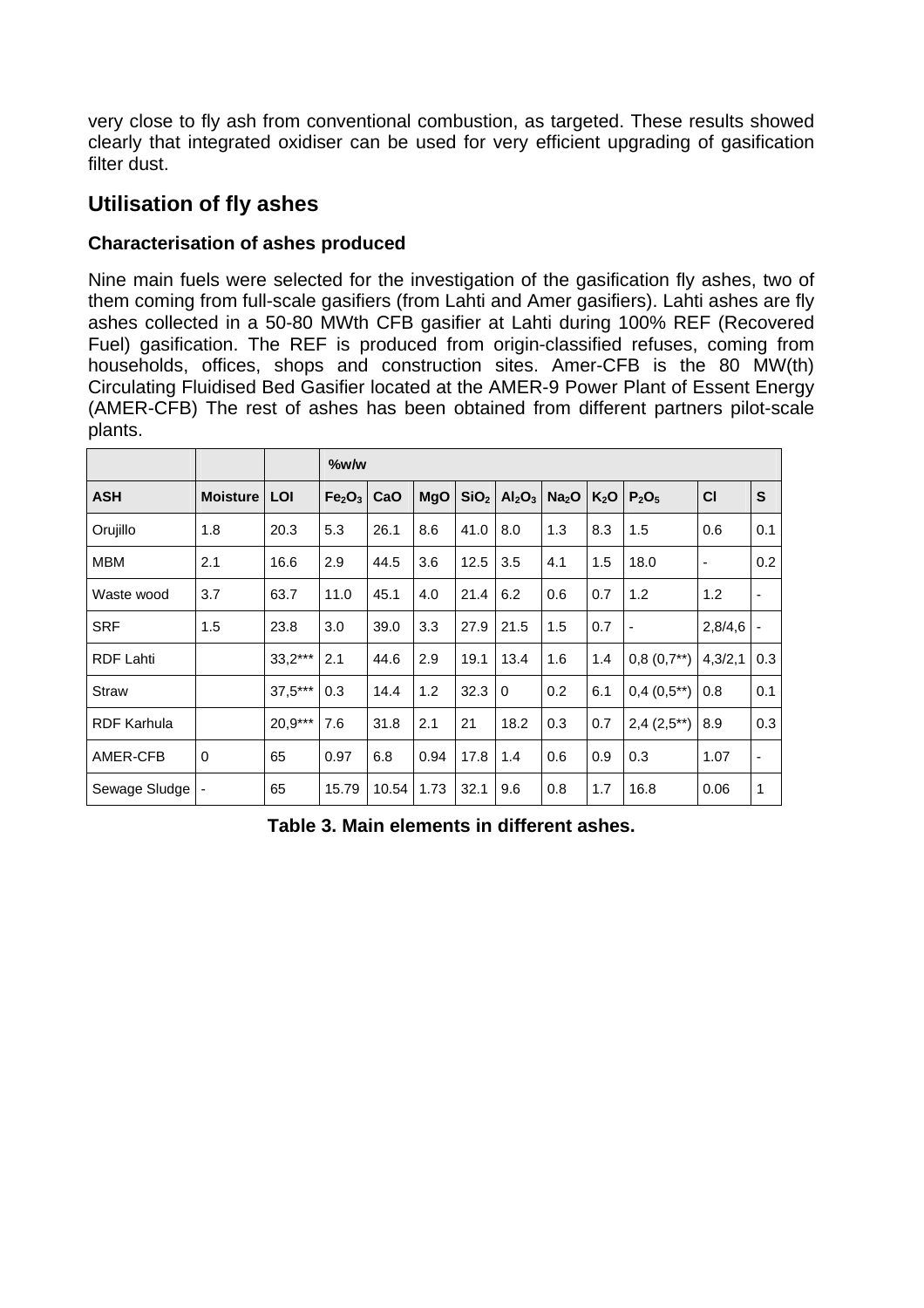|                   |       |                |           |       |       |       |        | Metals in mg/kg |        |       |              |      |      |                  |                |                |
|-------------------|-------|----------------|-----------|-------|-------|-------|--------|-----------------|--------|-------|--------------|------|------|------------------|----------------|----------------|
| <b>SAMPLES</b>    | As    | Hg             | <b>Se</b> | Mo    | Zn    | Pb    | Cd     | Co              | Ni     | cr    | $\mathsf{v}$ | Cu   | Ba   | Sb               | Mn             | Sn             |
|                   |       |                |           |       |       |       |        |                 |        |       |              |      |      |                  |                |                |
| ORUJILLO<br>ashes | < 160 | < 100          | < 100     | < 100 | 210.5 | < 160 | <16    | < 10            | < 100  | 761.5 | 83           | 146  | 289  | < 200            | $\blacksquare$ | $\blacksquare$ |
| ORUJILLO<br>Fuel  | < 160 | < 100          | < 100     | < 100 | 182   | < 160 | <16    | < 10            | < 100  | 646   | 60           | 182  | 270  | $<$ 200          |                | ٠              |
| <b>MBM</b>        | < 100 | < 100          | < 100     | $20$  | 398   | 100   | <10    | <10             | 864    | 636   | 20           | 212  | 134  | $20$             |                |                |
|                   |       |                |           |       |       |       |        |                 |        |       |              |      |      |                  |                |                |
| <b>SRF</b>        | 20    |                |           |       | 1500  | 920   | 14     | 19              | 96     | 530   | 41           | 2100 |      | 180              | 860            | 150            |
| <b>SRF</b>        | < 100 | < 100          | < 100     | $20$  | 1660  | 426   | $<$ 10 | < 10            | 122    | 786   | <20          | 1474 | 1560 | 20 <sub>20</sub> |                |                |
| Waste wood        | 1430  | < 100          | < 100     | $20$  | 8412  | 1832  | $<$ 10 | <10             | 190    | 1212  | 20           | 1436 | 2644 | $20$             |                |                |
|                   |       |                |           |       |       |       |        |                 |        |       |              |      |      |                  |                |                |
| <b>RDF Lahti</b>  | 46.2  | 0.0077         | $2$       | 8.27  | 5340  | 722   | 5.88   | 21.1            | 47.9   | 83    | 15           | 1900 | 1345 | 362              | 766            | ä,             |
|                   |       |                |           |       |       |       |        |                 |        |       |              |      |      |                  |                |                |
| AMER-CFB          | 99.2  | $\blacksquare$ | 4.2       | 3.8   | 4045  | 4736  | 8.0    | 21.0            | 26.9   | 497   | 12.1         | 423  | 3744 | 41               | 841            | 39             |
| Sewage<br>Sludge  | 9.26  | 0.02           | 1.44      | 21.06 | 1965  | 246   | 0.28   | 15.51           | 113.22 | 197   | 47.48        | 921  | 861  | 11               | 1363           | 43             |

### **Table 4. Metal concentrations in different ashes**

|                    |       |          | Leachate DIN (mg/L) |           |                |        |        |          |        |      |       |       |
|--------------------|-------|----------|---------------------|-----------|----------------|--------|--------|----------|--------|------|-------|-------|
| <b>SAMPLES</b>     | pH    | As (ppb) | Zn                  | <b>Pb</b> | C <sub>d</sub> | Ni     | cr     | V        | Cu     | Ba   | K     | P     |
| ORUJILLO           | 12.59 | $<$ 1    | 0.1                 | 0.1       | < 0.03         | 0.1    | < 0.05 | 1,9      | 0.09   | 1.83 | 27.35 | 0.02  |
| MBM                | 10.25 |          | 0.07                | < 0.1     | < 0.02         | < 0.05 | < 0.05 | 1,9      | < 0.05 |      | 100.0 | 0.01  |
| Waste wood         | 9.12  | 44       | <0.02               | < 0.1     | < 0.03         | < 0.05 | < 0.05 | $<$ 1    | < 0.05 | 1.1  |       |       |
| <b>SRF</b>         | 11.47 | $<$ 1    | 0.03                | 0.13      | 0.03           | 0.12   | < 0.05 | <1       | < 0.05 | 24.5 |       |       |
| <b>RDF Lahti</b>   | 12.17 | 1        | 0.04                | 0.1       | < 0.03         | 0.08   | < 0.05 | <1       | < 0.05 | 49.5 |       |       |
| <b>Straw</b>       | 12.93 | $<$ 1    | 0.17                | 0.14      | < 0.03         | 0.11   | < 0.05 | $<$ 1    | 0.05   | 2.7  |       |       |
| <b>RDF Karhula</b> | 10.10 | $<$ 1    | 0.05                | 0.18      | 0.04           | 0.22   | < 0.05 | $<$ 1    | 0.07   | 17.7 |       |       |
| AMER-CFB*          | 11.2  | 2        | 1.18                | 76.4      | 0.00005        | 0.0003 | 0.0007 | 0.0008   | 0.0046 | 15.1 | 310   | 0.029 |
| Sewage sludge*     | 11.7  | $<$ d.l. | 0.0046              | 0.007     | 0.00003        | 0.001  | 0.004  | $<$ d.l. | 0.064  | 0.12 | 6.9   | 0.012 |

*\* leaching percolation test (PrEN 14405) at L/S=10; content in leachate in mg/L* 

## **Table 5. DIN 38414 leaching test results of some ashes**

The calorific value of Lahti and Amer gasification fly ashes ranges from 14 to 25 MJ/kg. These values are comparable to the heating values of peat and wood, despite of the high ash content. For the ashes analysed in GASASH-project the loss-on-ignition (LOI),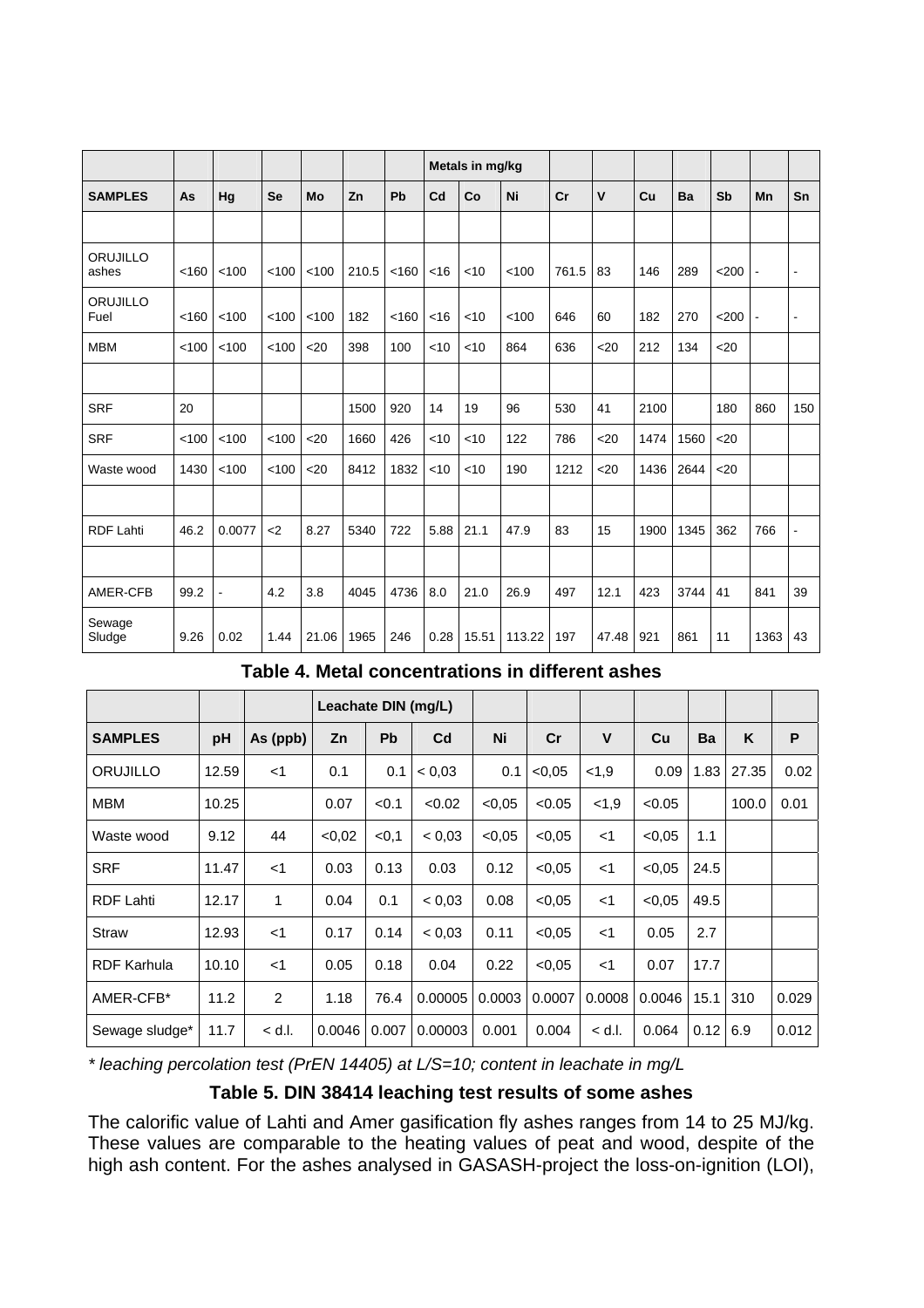mainly carbon, ranges from 7 to 60 wt%. Leaching properties were analysed by several different methods (DIN 38414, TCLP, column tests).

## **Fly ash utilisation methods and utilisation of treated ashes**

Some of the investigated utilisation methods can be regarded as niche applications, e.g. filler in C-Fix. This is perfectly acceptable for the small production volumes that currently exist. Moreover, in small gasification units often specific fuels are used resulting in ashes with unique characteristics, which can match with specific forms of small-scale utilisation. These "lucky matches" should also be investigated, but they do not offer solutions for all gasification ashes. Bulk utilisation options are needed, when multiple large-scale gasifiers are built in Europe. Gasification ashes *direct* bulk utilisations are not easily found. Therefore ash treatment technologies are included in the assessment of utilisation options.

Three main utilisation categories have been identified for the gasification ashes derived from biomass/waste.

- 1. Use as fuel: co-firing in coal/biomass-fired power plants; firing in a dedicated boiler; replacement fuel in smelters/incinerators (best option for highly polluted fly ash); firing in cement kiln
- 2. Use in construction: filler in asphalt or asphalt-like products (C-Fix); additives in concrete manufacturing; bulk construction / raw building material; lightweight bricks; fire-resistant material; stabilisation/solidification
- 3. Use in agriculture: directly as fertilizer or soil improver; as raw material

Landfill is not considered as a form of utilisation, but as an alternative to utilisation, more like a backup method. The current policy in the EU is to discourage the landfill of high calorific waste. Implementation is different in the member countries. In some countries, e.g. The Netherlands, it has become nearly impossible to landfill high-calorific waste. In the UK there are no regulations that refer specifically to high calorific value waste, but the requirements of landfill acceptance criteria set limits to the (organic) carbon content of materials for disposal.

### *Identification of most promising options*

Application as a fuel is regarded as direct application and is not the same as disposal with energy recovery, but is in fact a higher-grade application. This is supported by the fact that the aim to use gasification ash as an alternative fuel is not the need of disposal, but the need to replace fossil fuels in the same way as the original intention of the biomass before gasification: energy production. The Commission supports this concept, see the revised version of the EU waste strategy adopted by the Commission in July 1996.

*Criteria for utilisation as fertilizer/soil improver:* In European Union Member States, the application of fertilisers and soil improvers is restricted with respect to the maximum allowed addition of contaminants to the soil. The 1986 Directive (EEC, 1986) included restrictions on the metals content of the sludge, each Member State setting their own limit values. These limit values for sewage sludge are often used as a reference for other materials as well.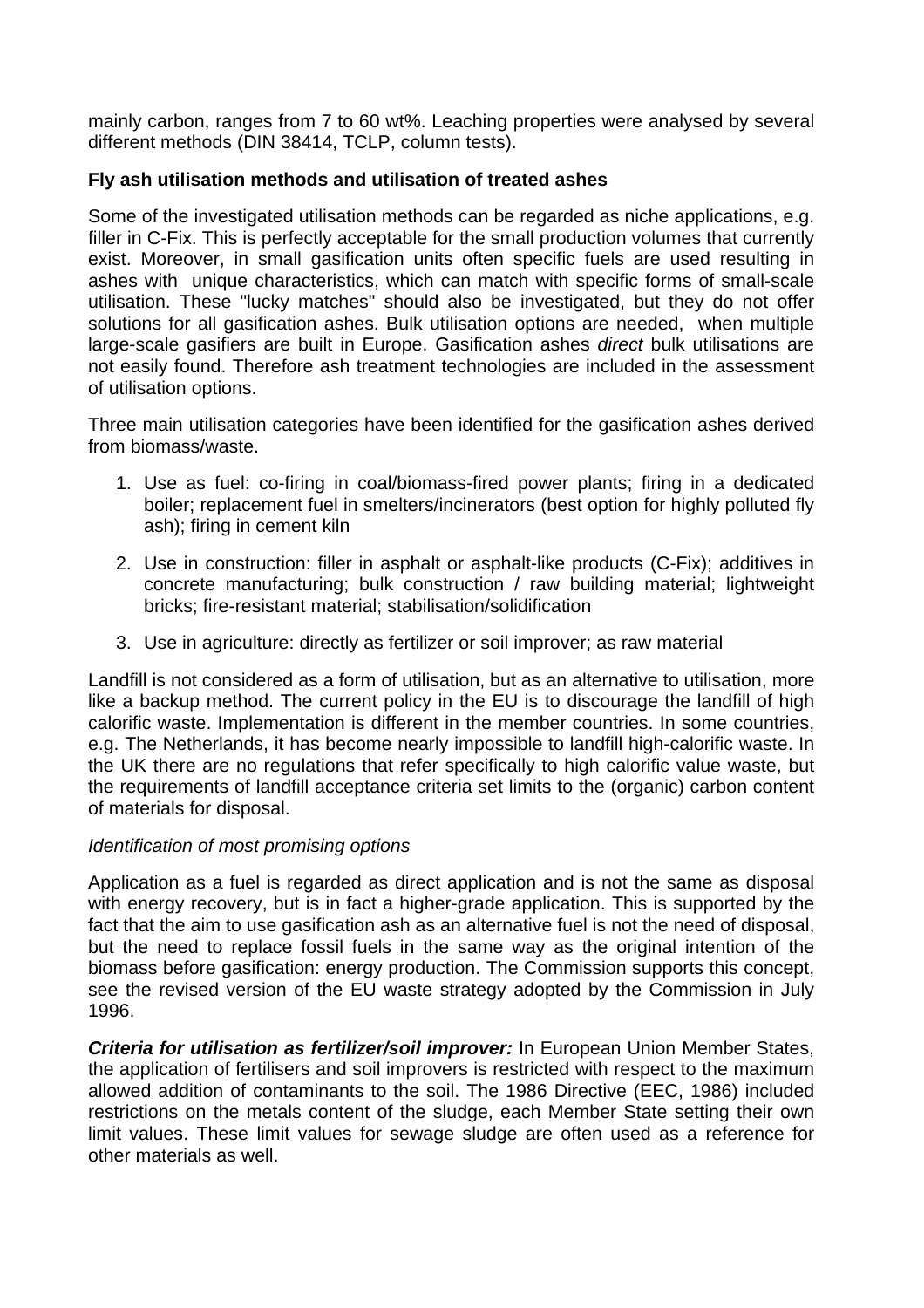*Criteria for utilisation as building materials:* With regard to direct utilisation in building materials, each Member State of the EU has its own regulations concerning the application of recycled materials in landscaping and road construction. In the Netherlands the application of waste streams (limited to stony material or soil-like material) in landscaping / road construction is regulated by maximum allowed leaching of contaminants. Within this document (and much of the GASASH project) the Dutch Building Materials Decree (DBMD) is used as a reference, but it was tried to minimise the bias and leave room for regulations from other member countries. A harmonized European Construction Products Directive (CPD) is being developed. This directive will be based on much of the same principles as the current DBMD, in which leaching of contaminants and long-term impact is guiding in the risk assessment for the application of construction products.

*Criteria for utilisation as fuel:* There are no specific regulations for the use of fuel, other than legislation based on the fact that ashes from gasification are being regarded as a waste product. The potential for utilisation as fuel is to be decided by the prospective buyer, who needs to take into consideration the calorific value, permits for firing waste and sufficient flue gas cleaning. Since carbon-rich fly ash has a low density, logistics will be a dominating factor. Compression (pelletisation) should be considered when utilisation does not take place in the vicinity of the location where the fly ash was produced.

### *Direct application/utilisation of the material without treatment*

The feasibility of application of ash as a fertiliser depends on local conditions, but in a wider perspective it can be can concluded that none of the ashes used in the GASASH project have a great potential to be applied directly as fertilizer. This is caused by the generally low nutritional value of available nutrients compared to the relatively high content of contaminants. Exceptions are possible for specific fuels. When the strict Dutch limit values for fertilizers are used, it is found that none of the gasification ashes comply, whereas according to Spanish limitations, the Orujillo ashes meet the criteria. The most critical components for application as a fertilizer are Cd, As, Cu, Zn and Pb.

When comparing the leaching behaviour of ashes with the criteria of the Dutch Building Materials Decree, the conclusion is that studied fly ashes cannot be *directly* used as building material, mainly due to high leaching of contaminants. Chlorine is a problem element for all ashes; Pb, Cd, Mo, Cr, Br, Se and Sb are typical problem elements for many ashes.

Some of the ashes have a high enough heating value to allow utilisation as replacement fuel (up to 25 MJ/kg). Combustion can be integrated, which has the advantage that no separate flue gas treatment is needed. This also applies to utilisation in separate installations that already have a sufficient flue gas treatment system before alternative fuels were introduced. Utilisation as an alternative fuel is one of the most promising routes for gasification ashes with a carbon content above 35 wt%. Limitations will be emissions and end-of-pipe fly ash quality if the fly ash has an established utilization that requires a certain quality (e.g. in cement production).

#### *Direct application/utilisation of the material with pre-treatment*

Quality improvement of the gasification ash will have to concentrate on the elimination or reduction of critical components. Which component is critical differs for various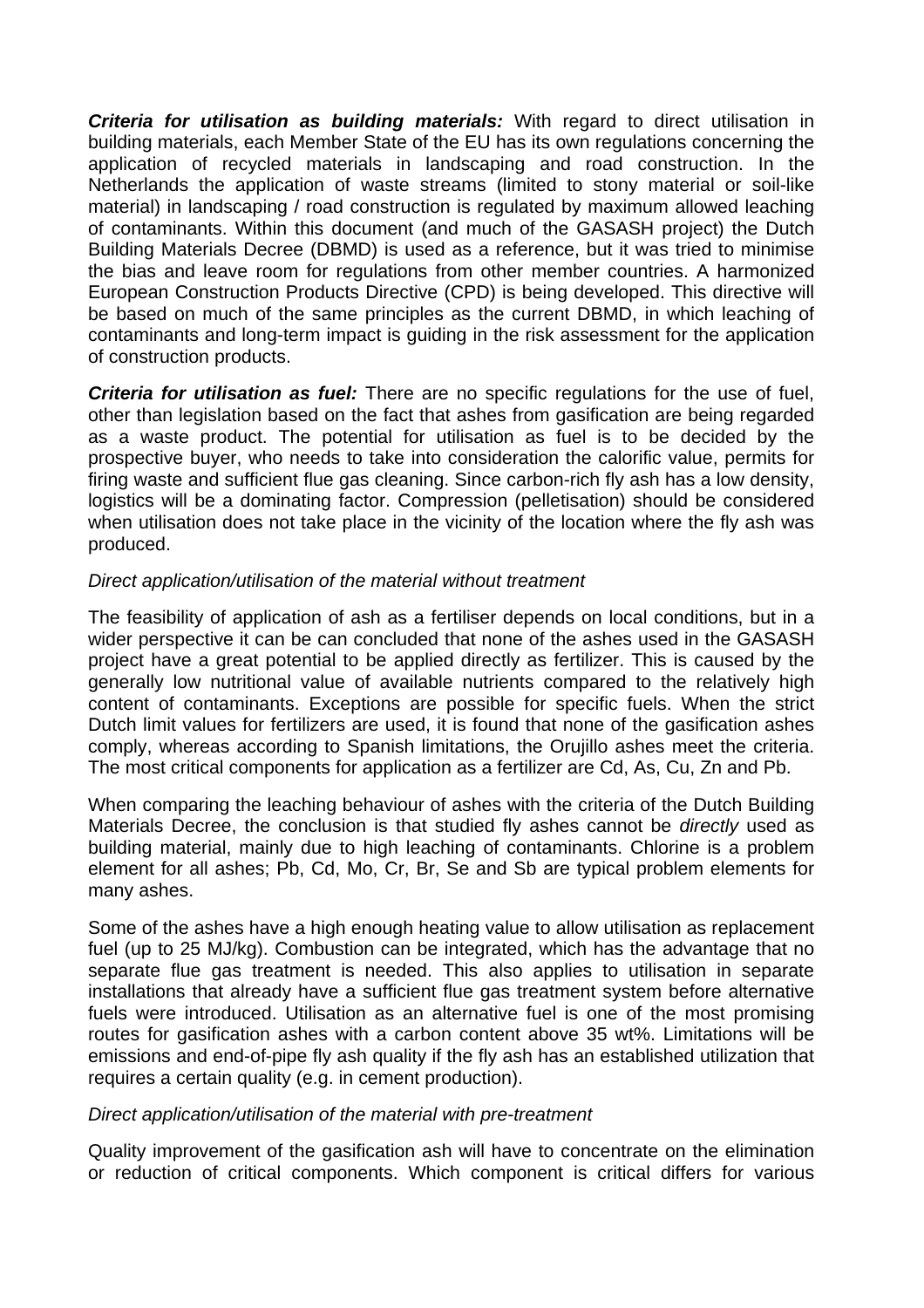combinations of fly ash and application. In fertilizer applications, the only way to improve the ash quality is to reduce the total amounts of contaminants, which is not easily done. As a result, utilisation as fertilizer after treatment is not a likely route.

In applications that are regulated by leaching limits (building materials), the possibility exists to reduce leachable amounts of contaminants by washing the ash, since this specifically eliminates soluble compounds; 75% removal of Cl is easily achieved. Other components can be made less easy to leach by manipulating the pH, e.g. by converting oxides into carbonates. Washed gasification ash could be used in direct utilisation routes towards construction products, because it eliminates the most problematic element: chloride. Still, it remains questionable whether the washed gasification ashes will be used as a building material in direct applications because of its mechanical properties. Washing may also be used to improve the potential for utilisation as a fuel, by removing chlorine, a notorious corrosive component.

Combustion in a fluidised-bed at 600-900°C converts the characteristics of the ashes completely. The composition of the fly ashes produced in the GASASH project at these conditions was found to be not suitable for direct utilisation. The ratio of nutrients compared to contaminants is still unfavourable for utilisation as fertiliser and the leaching behaviour of several samples indicates that the ashes after combustion do not comply with category 1 (unrestricted use) of the DBMD. However, some ashes comply with category 2, *i.e.* use as bulk material, shielded from contact with water.

High-temperature treatment can convert biomass ashes into synthetic basalt that complies with the limits of category 1 building material of the DBMD (unlimited use). Typically, when the temperature exceeds 1000°C, the material is sintering and problem elements (Cl, K, Pb, Zn) have been evaporated or are encapsulated into the bulk. The remaining ash is free of carbon and can be cast into moulds or broken into granulate. Technically, vitrification processes offer one of the most promising options for the utilization of gasification ashes from biomass, but the economics are unfavourable.

#### *Use as a raw material/utilisation as component without prior treatment*

Several options for utilisation as a component in the production or manufacture of products have been identified. One promising route is to use the gasification ash in asphalt or asphalt-like products (like C-fix), which is an established route for MSWI fly ash in The Netherlands. The key factor is that a non-porous, organic binder is used, which minimises contact with water. High carbon gasification fly ashes have been tested successfully as fine filler (7% w/w) in C-fix, a material with properties between asphalt and concrete. The carbon-rich ash performed better than the combustion fly ashes. In contrast to most other forms of utilisation as filler, low pozzolanic properties are not a problem.

Another form of utilisation of carbon-containing ashes from gasification of biomass or waste can be the production of (lightweight) aggregates. Biomass ashes are part of the raw material that Lytag uses to produce lightweight aggregates (fly ash from a coal-fired power plant that co-fires several kinds of biomass). The Lytag process is based on granulating and sintering at 1300 °C. The surface area is strongly reduced and potentially toxic elements are evaporated or bound into the sintered material. In the process both the inorganic fraction of the ash and the caloric value of the carbon fraction are used. Lightweight aggregates can be used to replace natural gravel in (lightweight) concrete and other applications.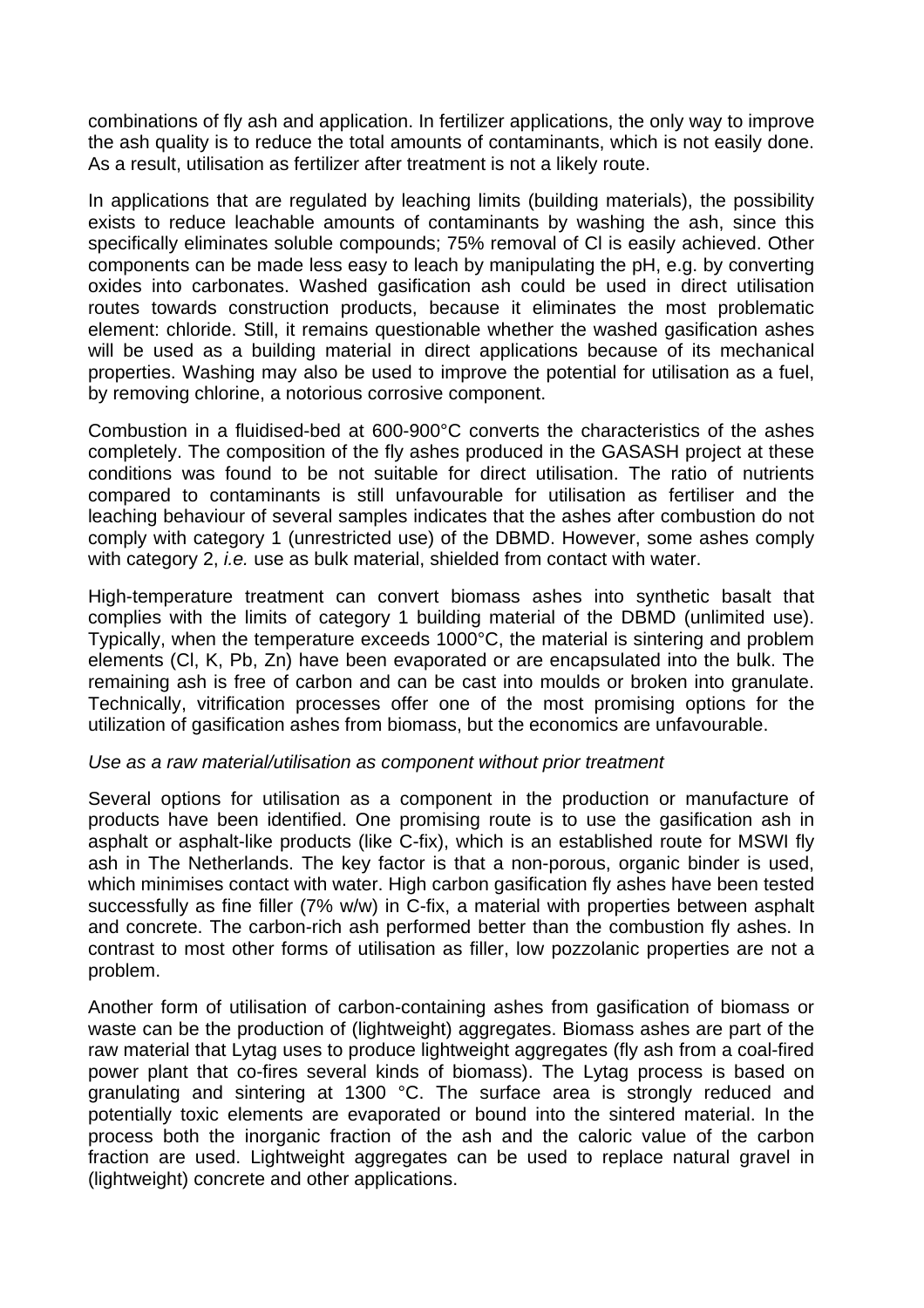A third way of using fly ash from gasification of biomass is to replace cement or cement-like products in waste stabilization<sup>1</sup>[.](#page-20-0) In particular the ashes with a high Ca-content and a low carbon content and showing pozzolanic properties are promising. E.g. Orujillo ashes have good mechanical properties and are susceptible to be used as partial replacement for cement; other ashes (SRF and wood waste) have shown good leaching properties, but display poor mechanical properties. Although potentially promising, more research is needed before this route can be identified as one of the "most promising utilisation options".

## *Use as a raw material/utilisation as component with prior treatment*

Utilisation as a component after prior treatment opens countless opportunities. The most relevant option is the use of gasification fly ash after combustion as a filler or binder in concrete, cement or special mortars. Reduction of the carbon content and obtaining physical properties that resemble powder coal fly ash are needed. Most likely, the combusted gasification ash itself does not comply with required properties, but can be made part of a blend, whose quality depends on the application of the concrete (high grade, low grade). Good pozzolan properties are a good indicator, e.g., those ashes that have a high Ca content, either by themselves or due to the use of lime or dolomite in the gasification or combustion process. Guaranteeing a constant and predictable composition and the physical properties (loss on ignition, size fraction < 63 µm, water demand, hollow spaces, etc.) is of great concern for successful application in cement making. All ashes assessed in the GASASH project have the potential to be used as filler after thermal treatment that lowers the carbon content. Possible restrictions in this route are the high  $SO_4$  and CI contents and possibly alkali content of the ash after combustion.

Based on the available data, it can be concluded that the following utilisation options may be regarded as the most promising routes for the carbon-rich fly ashes that have been investigated with the GASASH project:

- o Direct application as an alternative fuel
- o Filler in asphalt or asphalt-like products
- o Component in manufacture of lightweight aggregates
- o Filler/binder in concrete mortars after low temperature treatment (combustion)
- o High temperature treatment (vitrification) for the production of category 1 building material

Potentially promising utilisation options are

o Solidification/stabilisation of waste

l

- o Component in manufacture of fire proof plates
- o Component in manufacture of lightweight bricks

<span id="page-20-0"></span> $1$  For solidification/stabilization no separate criteria are available. Landfill criteria have been adopted.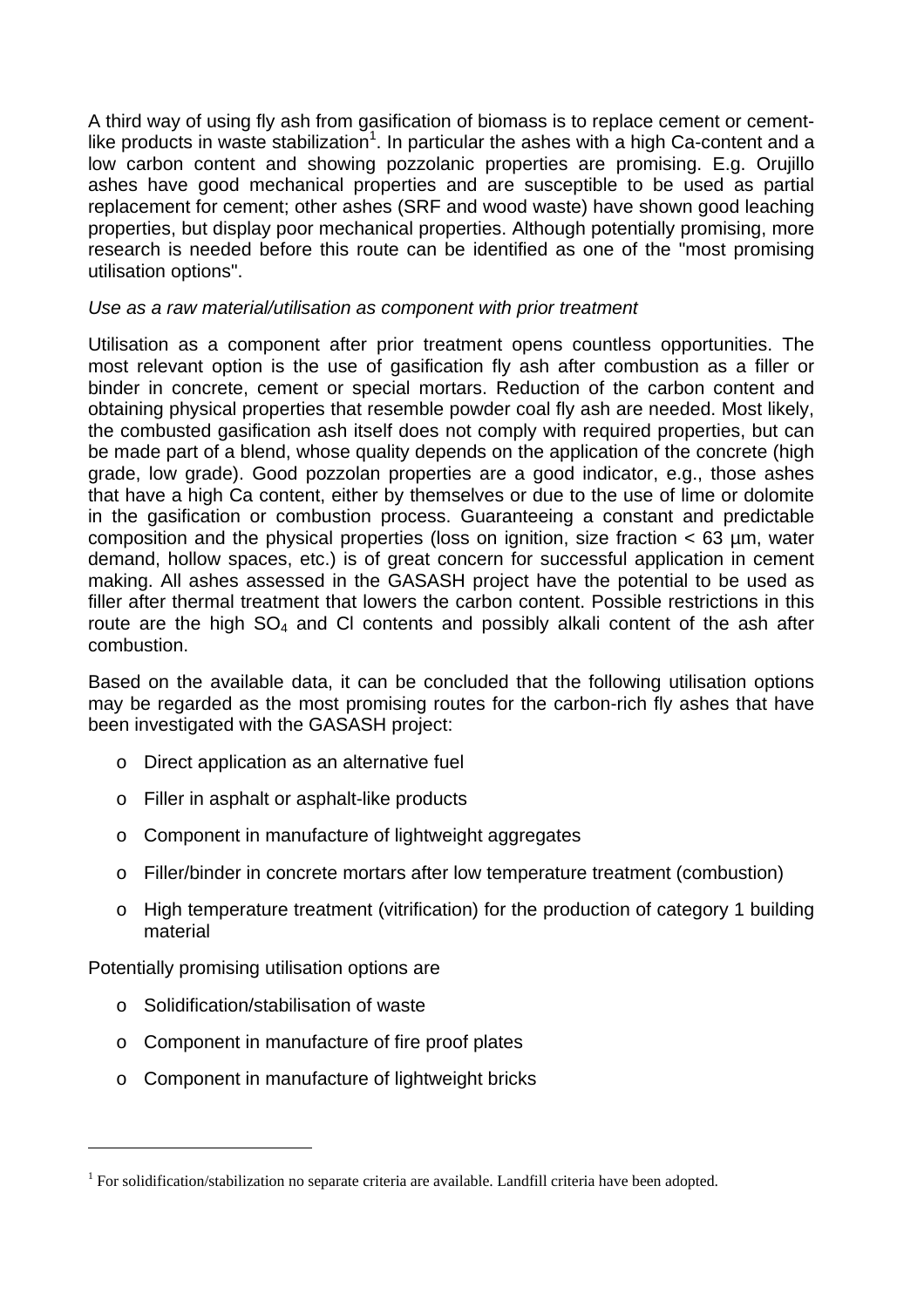Some form of after-treatments may be found attractive. Always the (economic) advantages and disadvantages of after-treatment must be balanced against direct utilisation. The most promising forms of after-treatment are

- o Washing to remove chloride (and alkali)
- o Heat-treatment to lower carbon-content

It should be noted that there is a large variation in ashes and ash qualities. The routes listed here are classified as "most promising" when the ashes as used in the GASASH project are taken as typical gasification ashes. The options are generalised suggestions based on the technical potential of the routes. The following issues should always be included the discussion:

- o Different routes are the optimal alternative for different fuels, depending on specific characteristics of the ashes.
- o Routes become more or less attractive, depending on local conditions. In particular gate fees and emission regulations for combustion.
- o Lucky matches may always be found outside the presented selections, e.g., gasification ash from chicken litter utilised in manufacture of fertilizer.

Finally, it must be noted that consistency is the key factor for successful utilisation of gasification ashes. Ash must be generated in predictable quantities with guaranteed minimum quality. If that cannot be accomplished, landfill of ashes is nearly inevitable.

## **Techno-economic evaluation of different ash management chains**

Several potential methods were identified and developed for the management of gasification ashes. Those methods and ash management routes which fulfilled the operational and environmental criteria in up-scaled size were evaluated economically. In this working method the sub-task results prompted in many cases new ideas for further development as the work packages were elaborated by the project partners partly separately and partly jointly together.

### *Identification of principal alternatives and specific methods*

Several of the routes were found to be potential and were up-scaled and evaluated. The general workflow of the development testing and evaluation of methods was iterative as illustrated in the [Figure 5.](#page-22-0)

[Figure 6,](#page-22-1) [Figure 7](#page-23-0) and [Figure 8](#page-23-1) give an overview of the identified management routes for gasification fly ashes. Several of the routes were found to be potential and were upscaled and evaluated further. Some identified routes were however estimated not to be potential because of environmental, technical or economical reasons.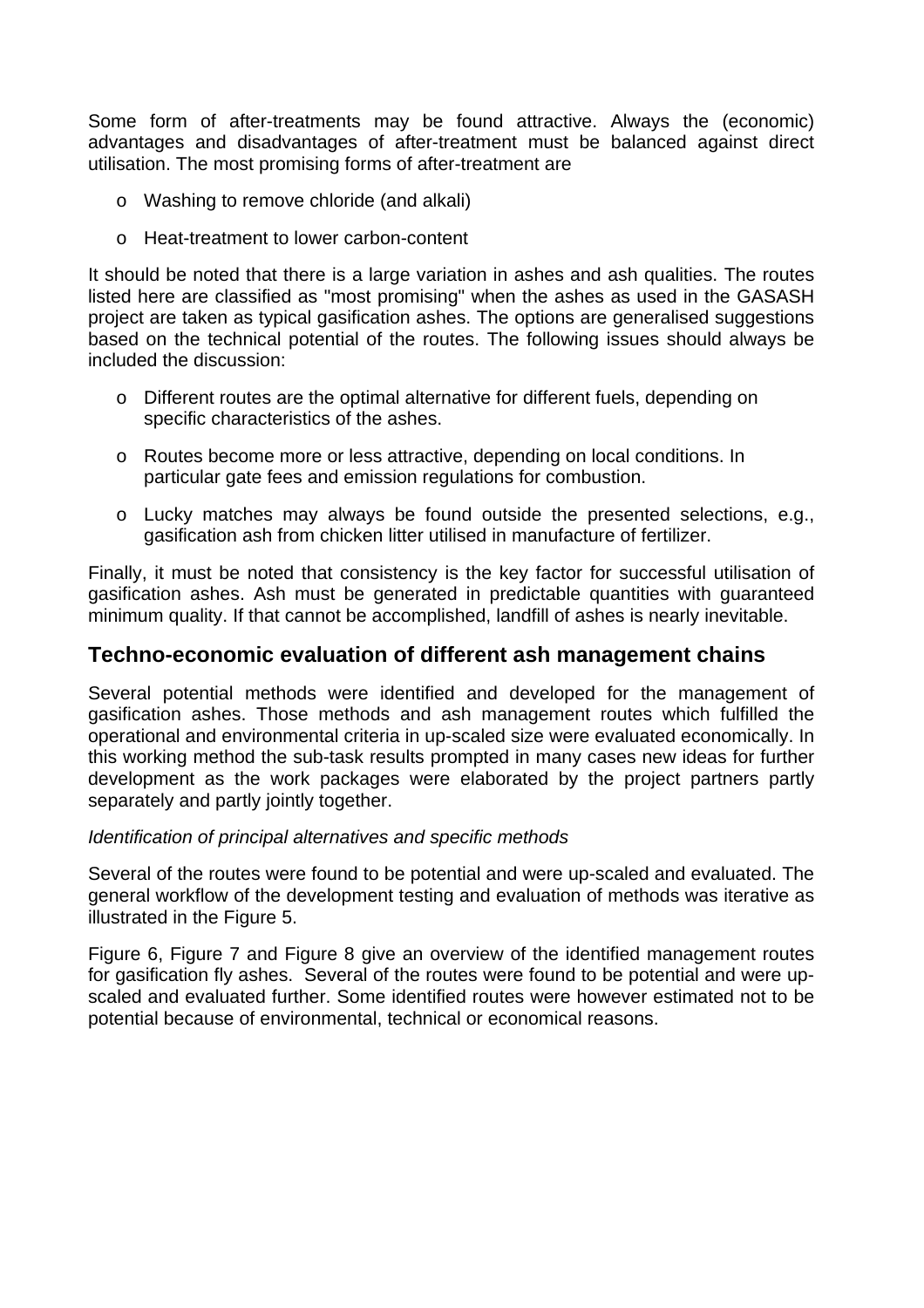<span id="page-22-0"></span>

**Figure 5. The iterative interactive work flow of method development, testing and evaluation.** 

<span id="page-22-1"></span>

**Figure 6. The identified methods and management routes for clean gasification fly ash. The figure illustrates the routes in a simplified form.**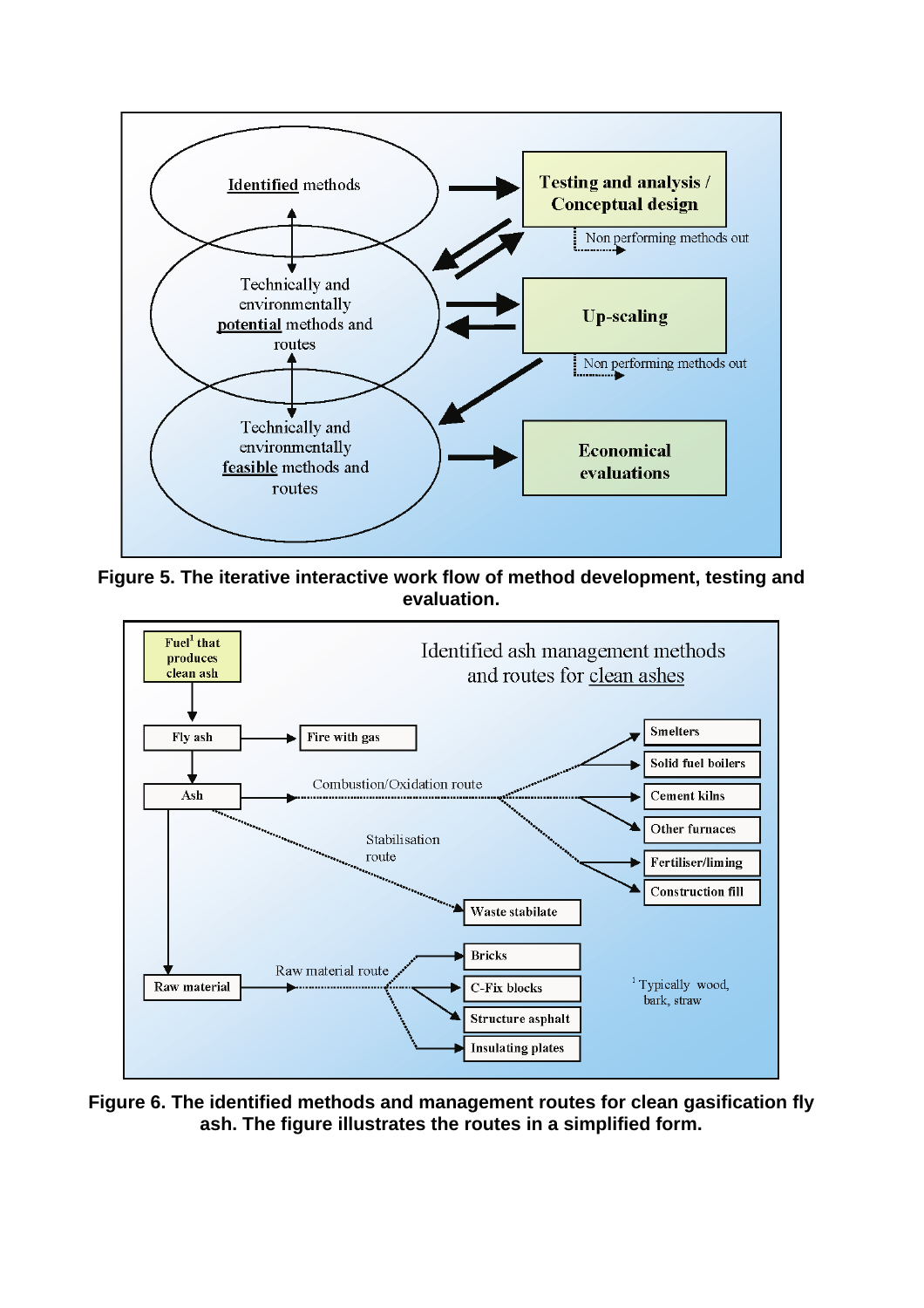<span id="page-23-0"></span>

**Figure 7. The identified methods and management routes for relatively clean gasification fly ash.** 

<span id="page-23-1"></span>

**Figure 8. The identified methods and management routes for contaminated gasification fly ash.**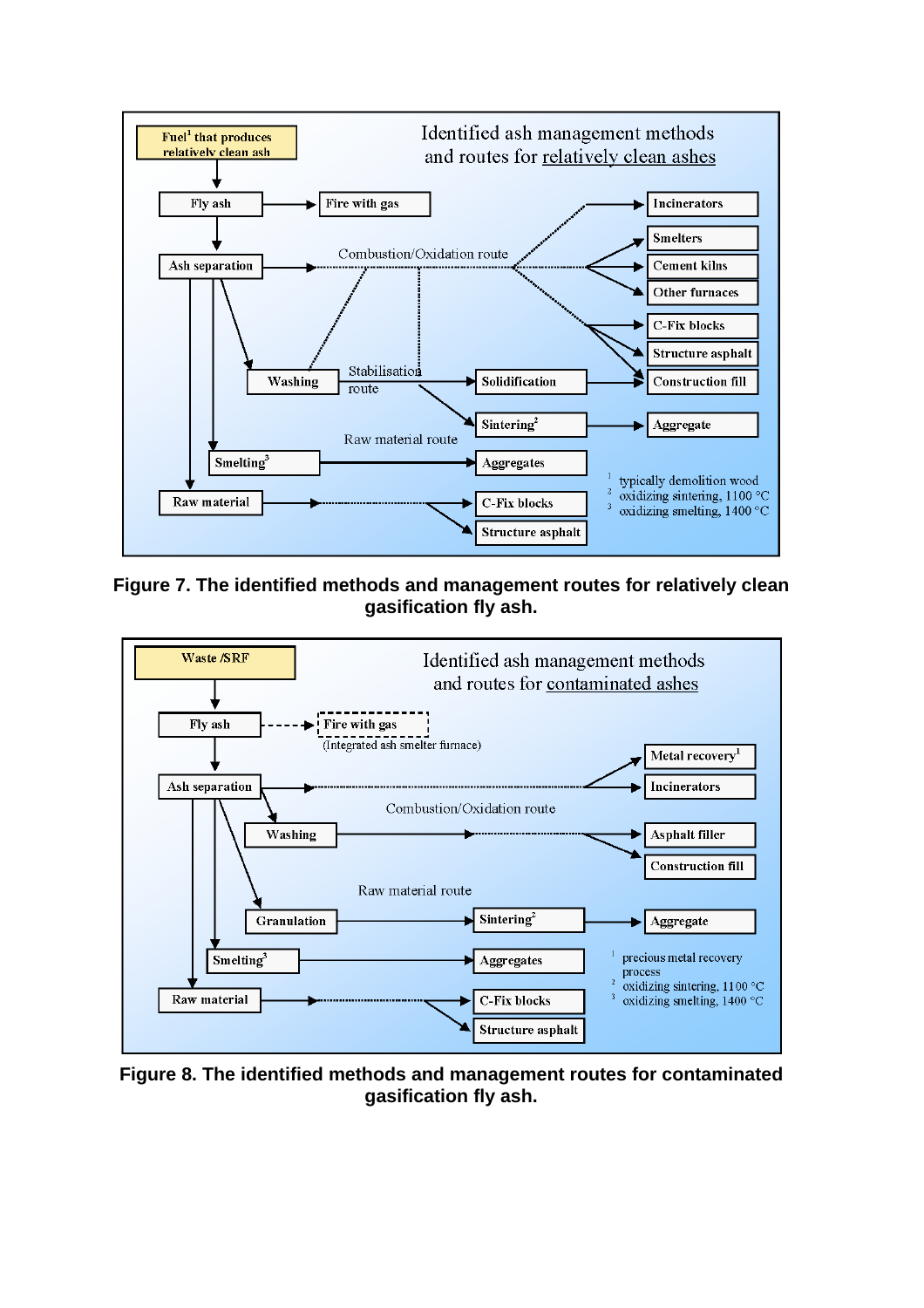#### *Conceptual design and up-scaling and evaluations*

The identified ash treatment methods and utilisation routes were evaluated and most of them were also tested. Those methods and routes that were estimated to be potential were taken into the next phase for conceptual design, which included the process and special equipment designs. This phase was done in many cases in co-operation with equipment manufacturers. The technical feasibility, emissions and environmental effects were evaluated during the design work. The methods which were found operationally feasible were accepted for continuation.

The operational feasibility covers in this context functionality and scalability of the method as well as environmental performance. The methods which were evaluated to convert the gasification ash into an acceptable product or raw material or to utilise the energy content of the ash were considered to meet the required functionality. The possibility to utilise a method technically in an industrial scale was used as the criteria for scalability.

Environmental performance was also one key criterion in selection of the methods for analysis. The present and known future regulations for emissions and safety were used when evaluating the environmental performance. The directives for waste incineration and landfilling were used as criteria for environmental feasibility on many cases. Also the regulations for occupational health and safety as well as present and anticipated future building material requirements were used in evaluations.

An ash production of 1 500 kg/hour for fly ash and 250 kg/hour for bottom ash (after 75 % internal circulation) were selected as the basis of up-scaling and evaluations. These capacities were estimated to be relevant for an anticipated industrial gasification plant with fuel capacity of 80 MW. Smaller scale methods can offer feasible solutions at individual cases but in general a quite large capacity is needed for economical operation.

The following methods and routes (and different combinations) were selected for economical analysis:

- **Use of fly ash as fuel** in boilers and process furnaces
- **Granulation** to improve the ash properties for further processing or utilisation as fuel
- **Washing** to improve the ash properties for further processing or utilisation as fuel
- **Fluid bed combustion** to recover the energy content of ash and to improve the ash properties
- **Integrated fluid bed oxidation** to recover the energy content of ash and to improve the ash properties
- Production of aggregate with **oxidising sintering process**
- Production of aggregate with **oxygen smelting**
- **Fertiliser and soil improvement** use of clean ash
- **Metal recovery** from bottom ash of SRF gasification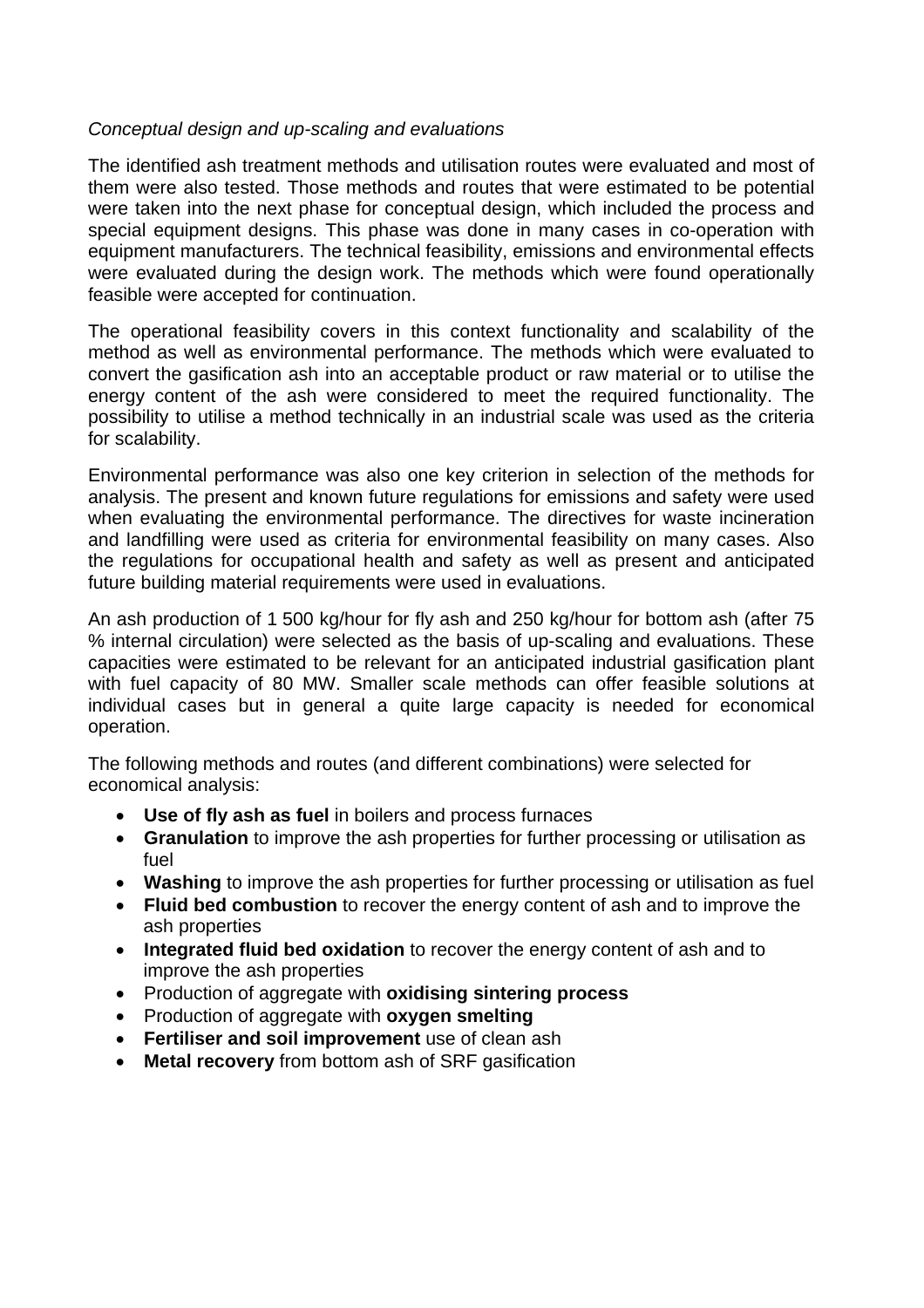### *Cost and economic impacts of ash treatment and utilisation*

[Table 6](#page-25-0) and [Table 7](#page-25-1) summarise the estimated ash handling costs of different methods. The cost estimates should be considered as ranges to indicate the cost level rather than exact values as there are many assumptions and uncertainties. The tables however show the relative differences for evaluation of the usefulness of different methods.

| <b>Treatment method/route</b>                             | Ash management    | Products of the method        |
|-----------------------------------------------------------|-------------------|-------------------------------|
| Fly ashes                                                 | cost; eur/t       |                               |
|                                                           | Low - Mean - High |                               |
| Landfilling at a special site, 0-case                     | 150               | None                          |
| Use as fuel without treatment                             | $\Omega$          | Low grade fuel                |
| Granulation and use as fuel                               | 172431            | Low grade fuel                |
| Washing and use as fuel                                   | 142029            | Low grade fuel                |
| Combustion of clean ash in integrated CFB, use as         | 212939            | Secondary construction        |
| construction material                                     |                   | material + energy             |
| Combustion of clean ash in integrated CFB + granulation,  | 385370            | Low grade fertiliser + energy |
| use as forest fertiliser                                  |                   |                               |
| Combustion of clean ash in integrated BFB, use as         | 284055            | Secondary construction        |
| construction material                                     |                   | material + energy             |
| Washing + combustion in integrated CFB, use as            | 354968            | Secondary construction        |
| construction material                                     |                   | material + energy             |
| Combustion of clean ash in stand-alone CFB, use as        | 223142            | Secondary construction        |
| construction material                                     |                   | material + energy             |
| Combustion of contaminated ash in stand-alone CFB,        | 385472            | Secondary construction        |
| use in construction                                       |                   | material + energy             |
| Combustion of clean ash in stand-alone BFB, use as        | 294358            | Secondary construction        |
| construction material                                     |                   | material + energy             |
| Combustion of contaminated ash in stand-alone BFB, use    | 456589            | Secondary construction        |
| in construction                                           |                   | material + energy             |
| Oxidising sintering of clean ash, use as aggregate        | 346194            | Aggregate                     |
| Oxidising sintering of contaminated low chloride ash, use | 79130179          | Aggregate                     |
| as aggregate                                              |                   |                               |
| Washing + oxidising sintering of contaminated ash, use    | 93150208          | Aggregate                     |
| as aggregate                                              |                   |                               |
| Oxidising smelting, use as aggregate                      | 203274351         | Aggregate                     |

#### <span id="page-25-0"></span>**Table 6. Estimates of the ash management cost levels for alternative methods and routes ash.**

| <b>Treatment method/route</b>        | Ash management cost; eur/t | <b>Products of the method</b>   |  |  |  |  |
|--------------------------------------|----------------------------|---------------------------------|--|--|--|--|
| <b>SRF gasification bottom ash</b>   | $Low - Mean - High$        |                                 |  |  |  |  |
| Basic case, landfilling              | 50                         | None                            |  |  |  |  |
| Use as construction material without |                            | Low grade construction material |  |  |  |  |
| treatment                            |                            |                                 |  |  |  |  |
| Metal recovery + landfilling         | $-175-93-8$                | Metals                          |  |  |  |  |
|                                      | (profit per ton of ash)    |                                 |  |  |  |  |

#### <span id="page-25-1"></span>*Table 7. Estimates of the ash management cost levels with alternative methods and routes for bottom ash.*

It should be noted that the ash handling cost is a relatively large cost item if the ash has to be landfilled in a special landfill. The ash management cost of an industrial scale gasifier is with the assumed landfilling cost of 150 eur/t for fly ash and 50 eur/t for bottom ash about 1,3 M eur/year. This is clearly a major cost item for a gasifier plant. However it is not always only a cost question, but in some cases there is no possibility to deposit large amount of ash in special landfills as there may not be such capacity available.

The estimated effect of the improvement of carbon conversion on production cost of fuel gas was also estimated. If alternative method is landfilling with 150 euro/t the economic impact of ash treatment and utilisation proved to be very attractive. The highest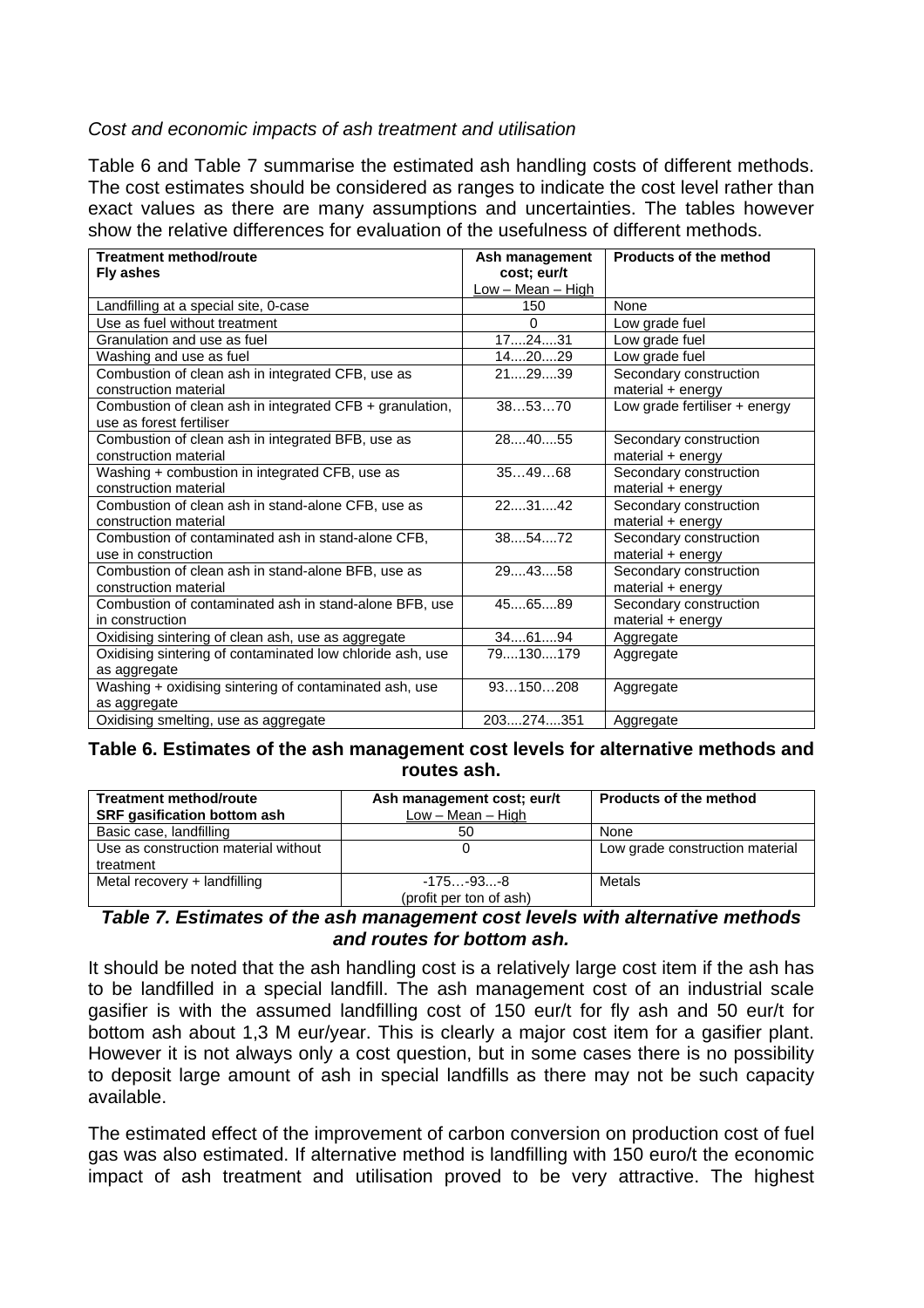reduction of production cost was estimated to be 3.0 eur/ $MW<sub>h</sub>(gas)$  when carbon-rich and contaminant-free fly ash is used as an alternative fuel. For contaminated ashes, which can be upgraded by washing, reducing impact on production cost of fuel gas was estimated to be 2.7 eur/t. Even sintering of low chloride SRF ash and use of the product as an aggregate was estimated to have 0.4 eur/t reducing impact on production cost of energy. Cost of washing of high chloride SRF ash, sintering and use of product as an aggregate was estimated to be more or less the same than landfilling cost having no impact on production cost of fuel gas energy. In the fact, 14 of 15 studied ash treatment and utilisation routes had reducing or zero impact on energy production cost and only oxygen smelting of ash and using product as an aggregate had 2.7 eur/MW<sub>h</sub>(gas) increasing impact on fuel gas production cost.

Finally, the economic impact of ash treatment and utilisation on production cost of electricity was estimated. Reduction of production cost of electricity was highest (8.5 euro/MWh(e) when carbon-rich and contaminant-free fly ash is used as an alternative fuel.

# **Conclusions**

The objective of the GASASH project was to develop further gasification and gas cleaning process, ash treatment and ash utilisation methods in order to improve the economy of gasification based energy production. Work was focused on optimisation of process conditions, development of new components and methods and development of ash treatment and utilisation methods especially suitable for high carbon containing gasification fly ash.

Optimisation of gasification and gas cleaning process could be done successfully and carbon conversion could be slightly increased. However, the results were achieved in pilot-scale environment, which does not guarantee that results could be as successfully applied directly in large-scale industrial applications. In addition, in industrial applications availability of the plant has higher priority than slightly increased carbon conversion and slightly reduced volume of ash.

Development of fly ash treatment methods produced several technically feasible methods for upgrading of fly ash. Developed methods were focused primarily on reduction of carbon and chlorine content and leachability of heavy metals. Most of technically feasible methods were based on oxidation of fly ash but fly ash washing was developed in order to remove most of chlorine of fly ash. High temperature treatment was also studied and technically it proved to be efficient method to upgrade fly ash to high quality product for construction purposes. However, cost related to high temperature treatment of fly ash was very significant.

Development of utilisation routes for any ash qualities is extremely challenging because large quantities of coal derived combustion fly ash is available in most of EU countries. Quality of combustion ashes is usually significantly better than quality of gasification fly ashes. Practically the only application, in which gasification fly ash does not compete with combustion ashes, is use of high-carbon fly ash as an alternative fuel. Most of other studied applications were based on utilisation of inorganic part of fly ash. However, potential of gasification fly ash can be improved by upgrading quality of fly ash by oxidation, washing, etc.